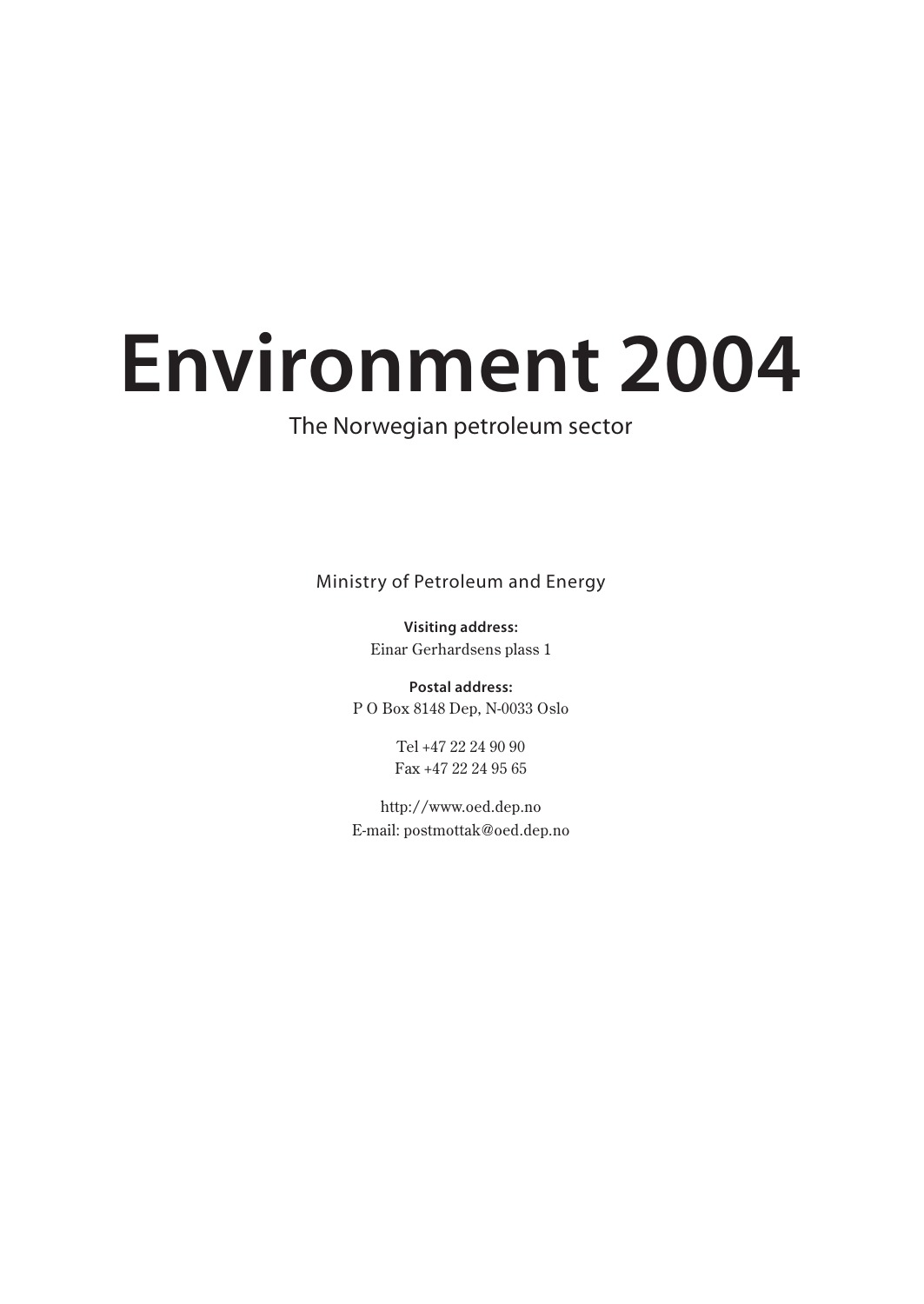Editor: Solveig Andresen, MPE English editor: Rolf E Gooderham Edition completed: March 2004

Layout/design: PDC Tangen Cover: PDC Tangen

Photos: Norsk Hydro ASA, Statoil, PDC Tangen, Norwegian Petroleum Directorate, O P Muggerud

Paper: Munken Lynx 240g/150g Printer: PDC Tangen Circulation: 4 000 Norwegian/ 4 500 English

ISSN 1502-0576

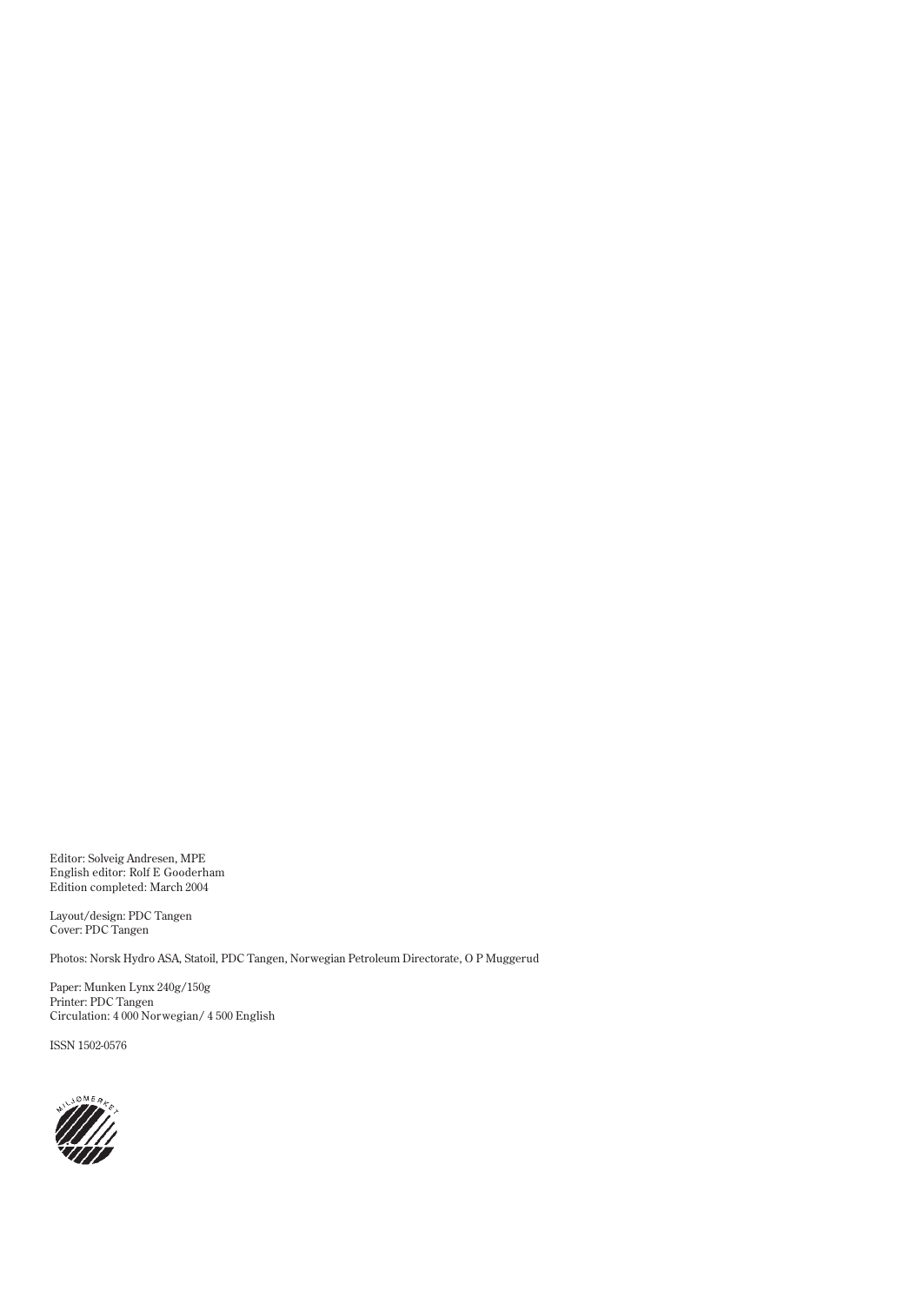### **Contents**

| Foreword                                                                            |    |
|-------------------------------------------------------------------------------------|----|
|                                                                                     | 8  |
|                                                                                     | 9  |
|                                                                                     | 11 |
|                                                                                     | 11 |
|                                                                                     | 12 |
|                                                                                     | 13 |
| Status of emissions and discharges <b>contained a material container and status</b> | 14 |
|                                                                                     | 16 |
|                                                                                     | 19 |
| Non-methane volatile organic compounds (nmVOC)                                      | 21 |
| Chemicals, oil and other naturally-occurring chemical substances                    | 23 |

### SECTION 2 SPECIAL TOPIC

| Dealing with discharges to the sea, with particular reference to |    |
|------------------------------------------------------------------|----|
| treatment technologies for produced water                        | 29 |
|                                                                  | 30 |
| Enviromental impact of discharges to the sea                     | 32 |
| Applying the precautionary principle                             | 32 |
|                                                                  | 32 |
| EIF – a new Norwegian tool for setting priorities                | 33 |
|                                                                  | 34 |
|                                                                  | 35 |
|                                                                  | 38 |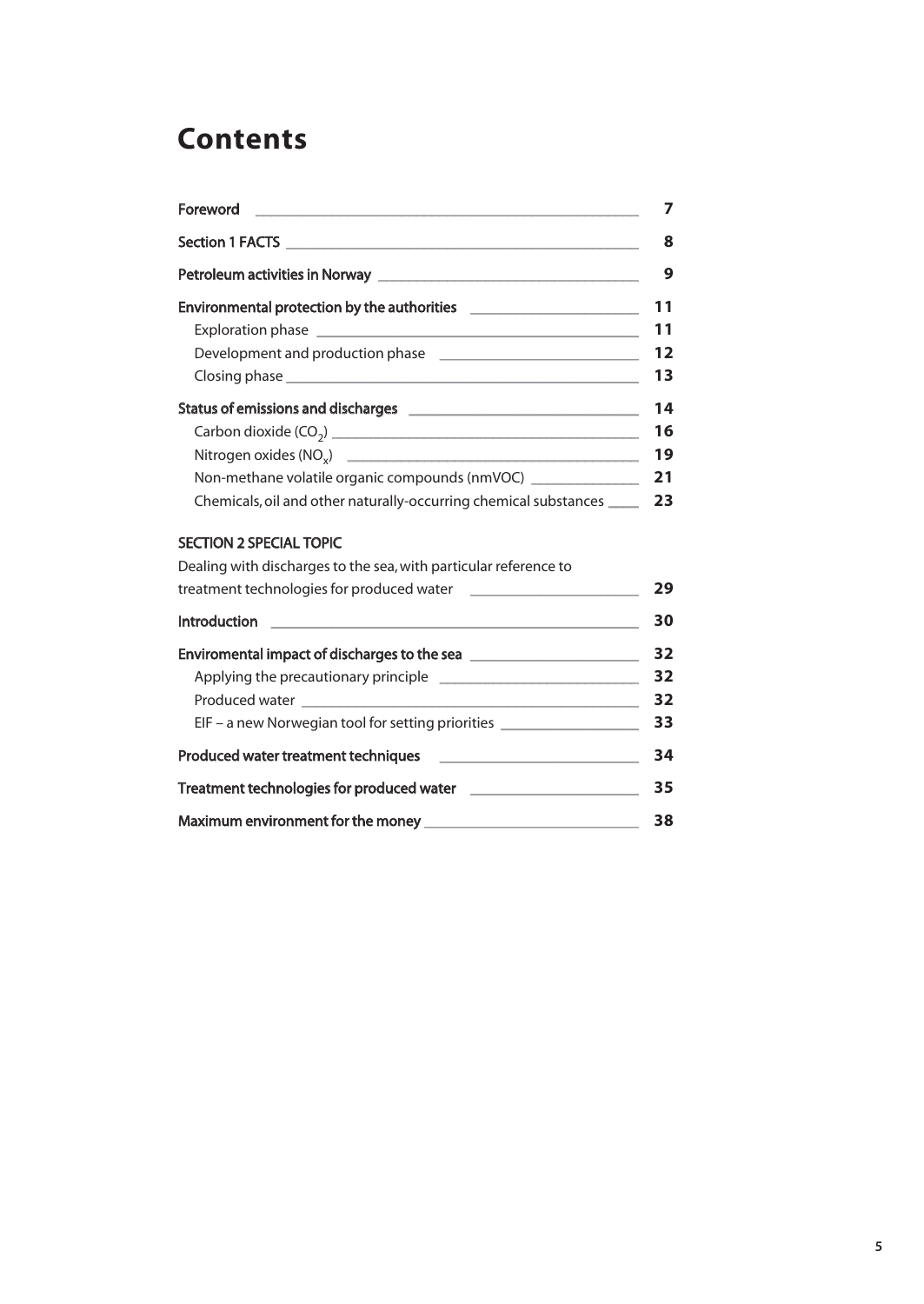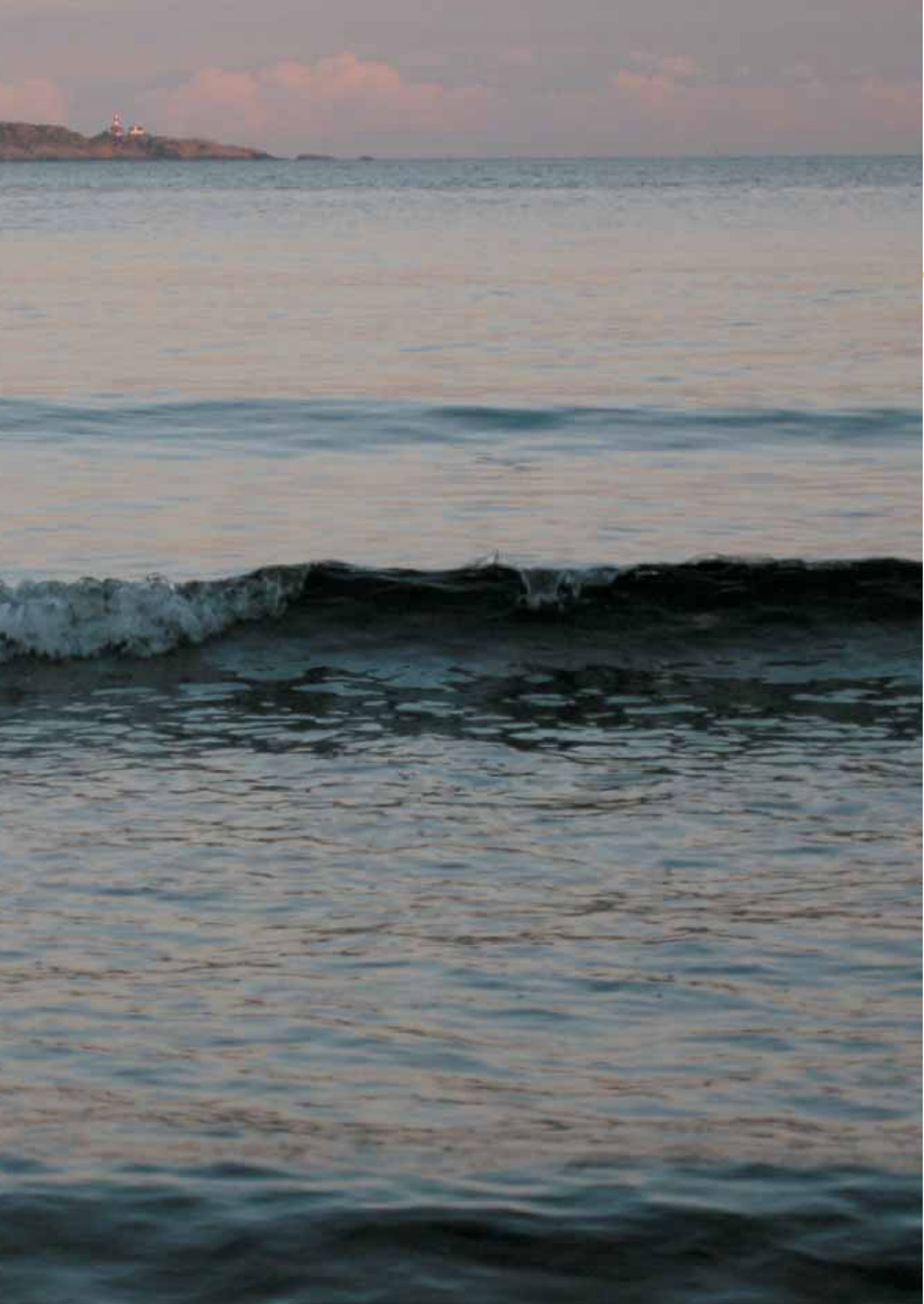# **Foreword**

The Ministry of Petroleum and Energy produces an annual environmental review in cooperation with the Norwegian Petroleum Directorate. The purpose of this publication is threefold:

- to increase knowledge about the environmental aspects of Norwegian oil and gas activities
- to take a more detailed look at a specific topic which particularly concerns both the industry and the authorities, and identify the challenges and options faced
- to emphasise the government's goal of ensuring that Norway reconciles its role as a large energy producer with a pioneering position on environmental issues.

This year's edition focuses on the topic of produced water treatment techniques. It demonstrates that new Norwegian technology helps to limit the risk of environmental harm. New treatment techniques have been developed and adopted, but it can be difficult to understand why a specific solution is not applicable to every field.

Through the thematic section in part 2, we endeavour to explain why the choice of solution will vary from field to field, and how that reflects such considerations as technical reservoir conditions and costs. The strong focus on the environmental aspects of Norwegian oil and gas production has undoubtedly helped to make our petroleum sector a leader in this area. That reflects both the way the authorities have incorporated environmental considerations extensively into the industry's frame conditions, and from the commitment made by the industry itself.

Environment 2004 also incorporates a factual section, which covers the status of emissions/ discharges, environmental impacts, and measures to reduce discharges to the sea and emissions to the air from petroleum activities. The MPE hopes that a publication of this kind can help to enhance knowledge about petroleum activities and environmental issues.



Stummer  $\hat{z}$ 

Einar Steensnæs Minister of Petroleum and Energy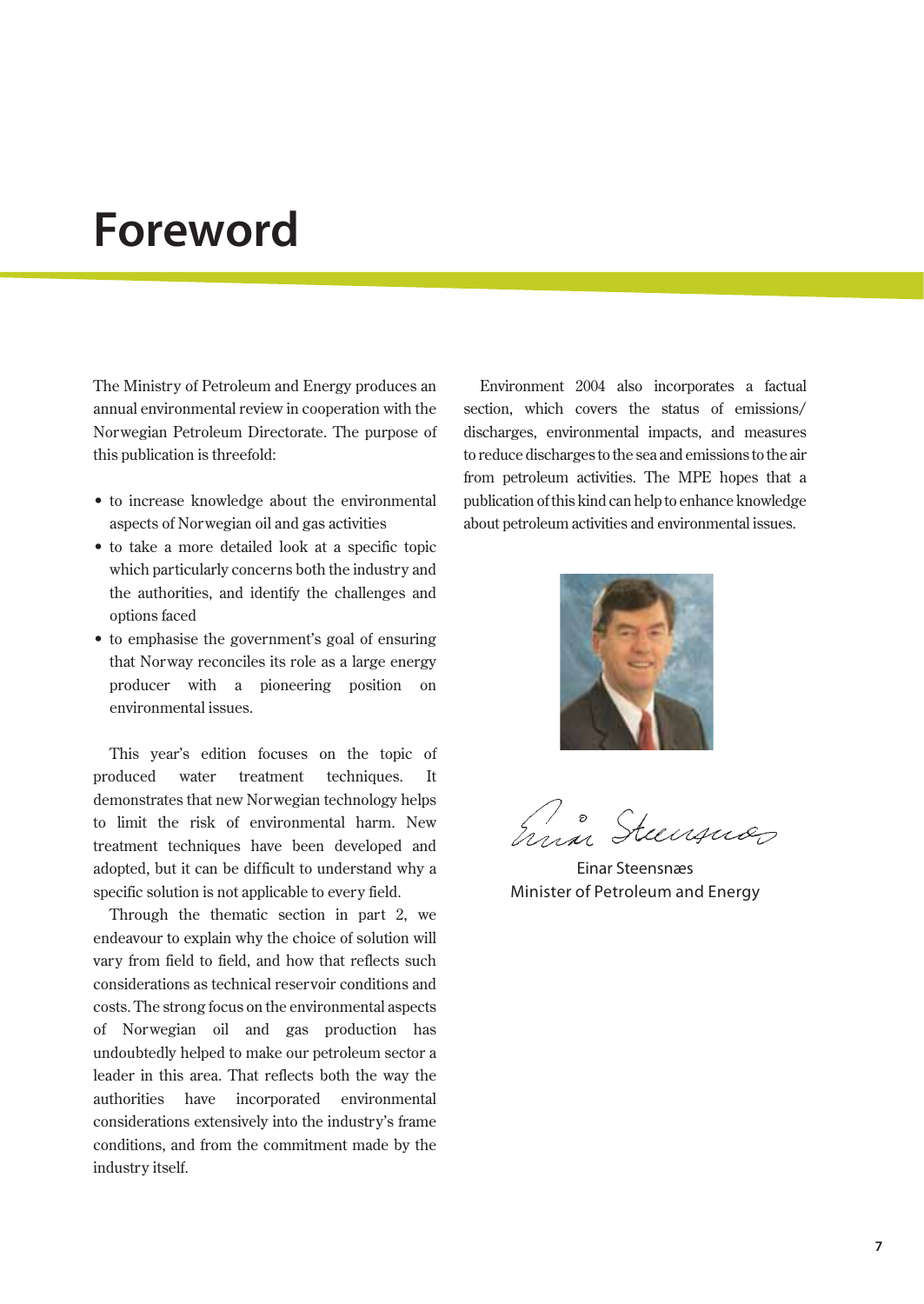# **Section 1** Facts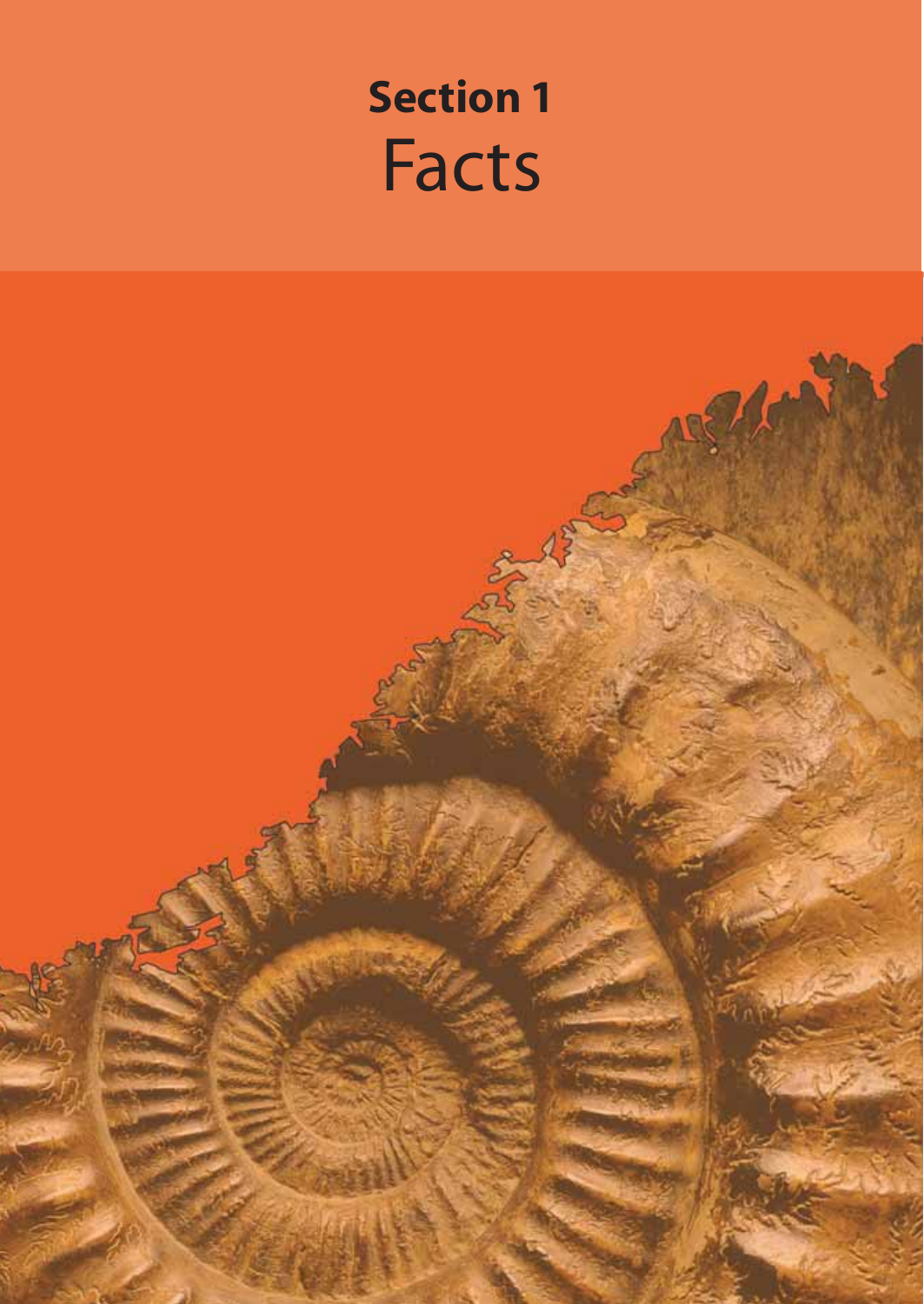

### Petroleum activities in Norway

### **Facts about the petroleum sector**

- Accounted in 2003 for 45.9 per cent of the value of Norwegian exports.
- Contributed about 24.8 per cent of overall government revenues in 2003 through:
	- revenues from the state's direct financial interest (SDFI)
	- taxes from the oil companies
	- dividends from Statoil.
- Gas is gaining increasing importance compared with oil.
- Remaining oil and gas resources on the Norwegian continental shelf (NCS) are substantial. Twenty-nine per cent of the original recoverable petroleum resources have been sold and delivered. Forty-one per cent lie in existing fields/discoveries and 26 per cent remain to be discovered. The rest of the resources relate to possible future measures to improve recovery.

Oil production from the NCS started on the Ekofisk field in 1971. Gas exports began from the same field in 1977. Bringing Draugen on stream in 1993 established the Norwegian Sea as a production province. Snøhvit was approved in 2002 as the first Barents Sea development.

Production from the NCS has generally grown year by year since activities began. See figure 1. Oil output averaged 3.3 mill barrels per day in 2003, and is expected to average 3.2 mill barrels per day for 2004 as a whole. This level is likely to be maintained over the next three years.

Gas production is expected to increase substantially from the present level of 73.4 bn scm per year to an annual total of 120 bn scm in 2010.

In addition to offshore developments, land-based facilities have been built at Kårstø, Kollsnes, Sture, Mongstad and Tjeldbergodden in order to bring oil and gas ashore and process them to a greater or lesser degree. Receiving terminals for natural gas from the NCS have been established at St Fergus in the UK, Emden and Dornum in Germany, Zeebrugge in Belgium and Dunkerque in France. A facility is also under construction at Melkøya outside Hammerfest to process gas and natural gas liquids (NGL) from Snøhvit. Plans call for production to begin during 2006.

Oil and gas are non-renewable resources, and their production often generates revenues in excess of those normally achieved in other industries. In Norway, much of these additional earnings accrue to the government through taxes and the SDFI. In addition, the government receives dividends from its holdings in Statoil and Norsk Hydro.

The Storting (parliament) resolved to restructure state participation in 2001. The government sold 21.5 per cent of the SDFI's portfolio during 2001 and 2002, with 15 per cent going to Statoil and 6.5 per cent to other companies. Two companies were also

**9**

**1**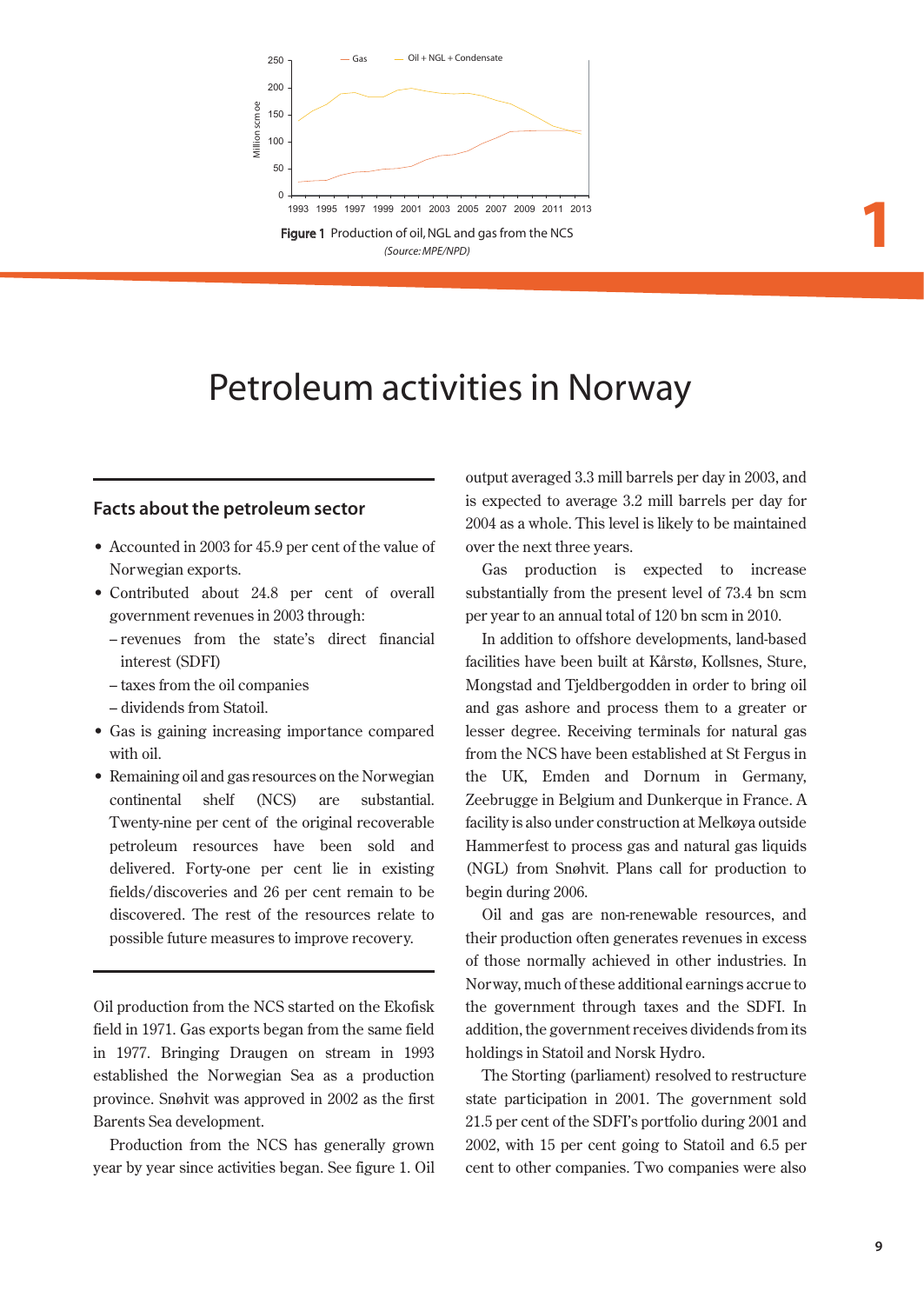

founded in connection with the partial privatisation of Statoil – Petoro AS to manage the SDFI portfolio on behalf of the government and Gassco AS to serve as the neutral operator of the gas transport system.

Petroleum activities have contributed enormous revenues to Norwegian society. Total earnings from the sector have varied over time in line with changes in prices and production. See figure 2. Petroleum revenues are largely determined by world market prices for crude oil, the US dollar exchange rate and production costs.

Demand for goods and services generated by operations on the NCS has created major spin-offs for the mainland Norwegian community. A high percentage of the contracts for exploration, development, production, transport and removal of redundant equipment have been won against international competition by Norwegian companies. This has helped Norwegian offshore suppliers to become so strong in a number of areas that they have also gradually gained entry to the international market. Being competitive on the world market is vital for the industry's survival beyond the producing life of the NCS.



**1**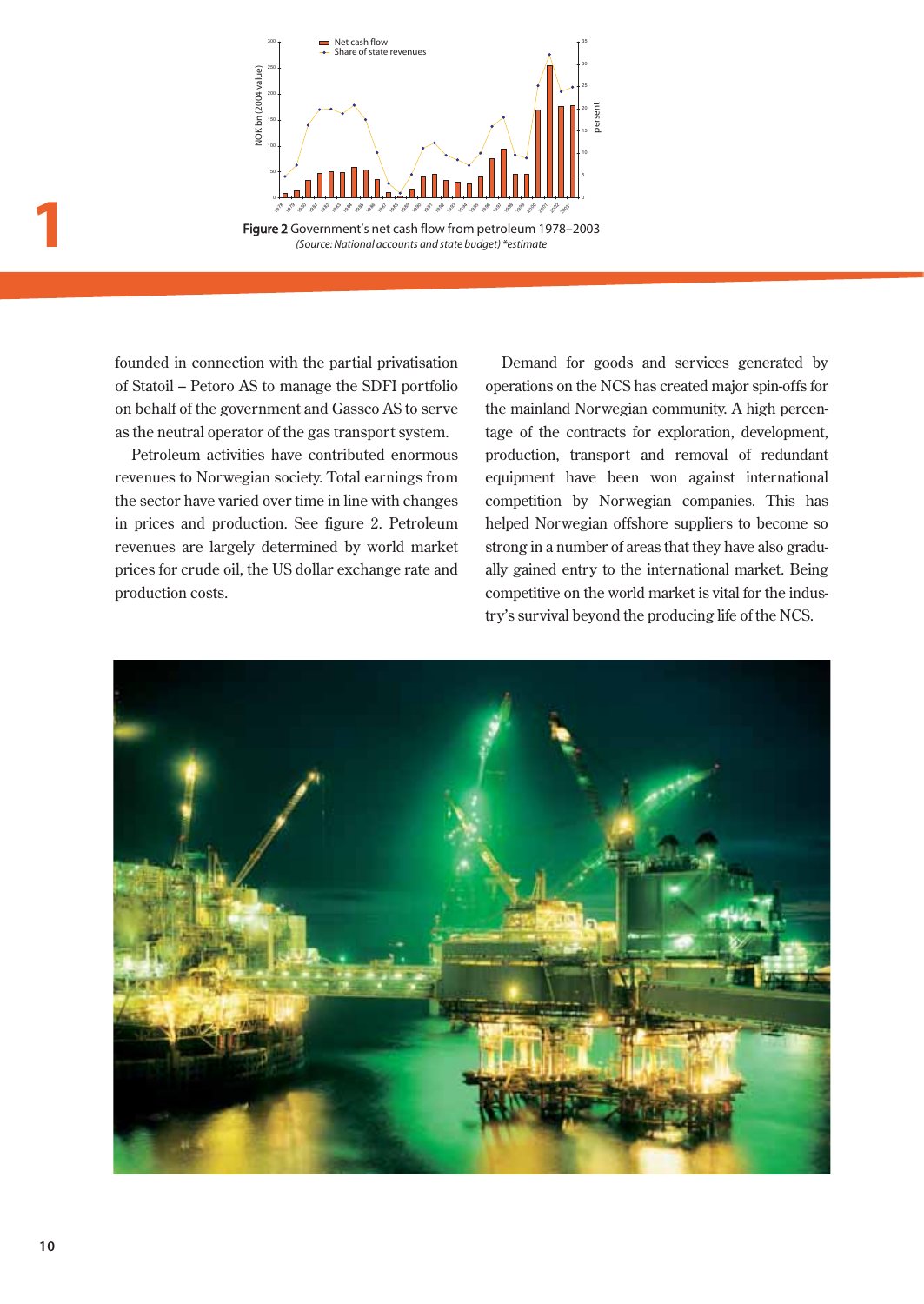

## Environmental protection by the authorities

**To ensure that Norway can combine the role of a major energy producer with being a pioneer in environmental issues, an extensive set of instruments has been developed to take environmental considerations into account in all phases of petroleum activities.**

The Norwegian authorities regard close cooperation with the industry as essential for achieving established environmental goals without imposing excessive economic costs on society. Miljøsok was established in 1995 in order to promote such collaboration in the petroleum industry. This cooperation has continued from 2001 through a new body, the Environmental Forum.

This initiative aims to strengthen and extend collaboration between the industry and the authorities in order to ensure that the Norwegian petroleum sector will remain among the front runners internationally for environment-friendly and cost-effective operation.

### **Exploration phase**

The objective of opening new areas to petroleum operations is to find profitable resources for future development and production. The most important environmental impact of exploration work is the threat of acute discharges of oil, which are potentially dangerous to larvae, fish eggs, fish, seabirds, marine mammals and life along the shore. However, the likelihood of such spills is low. No major acute discharges have occurred over almost 40 years of exploration drilling on the NCS.

Before a new area of the NCS is opened for petroleum activities, detailed analyses are carried out on behalf of the government to assess the extent to which exploration could harm the environment. The obligation to carry out such impact assessments is laid down in the Petroleum Act. Studies are subject to public consultation and then presented to the Storting. Special impact assessments have been carried out for the Norwegian Sea, the Skagerrak and the southern Barents Sea.

The government also lays down specific requirements in opened areas which seek to lay the basis for coexistence between environmental, petroleum and fishing interests. These can include restrictions on when drilling is allowed to take place and the number of installations permitted in an area at the same time, limits on discharging drill cuttings, and specific emergency response requirements to curb damage from possible instances of acute pollution.

Once an area has been opened for petroleum activities, blocks in the area can be put on offer. Production licences are awarded to those companies which the government believes, after an overall evaluation, can best recover the predicted assets in the area.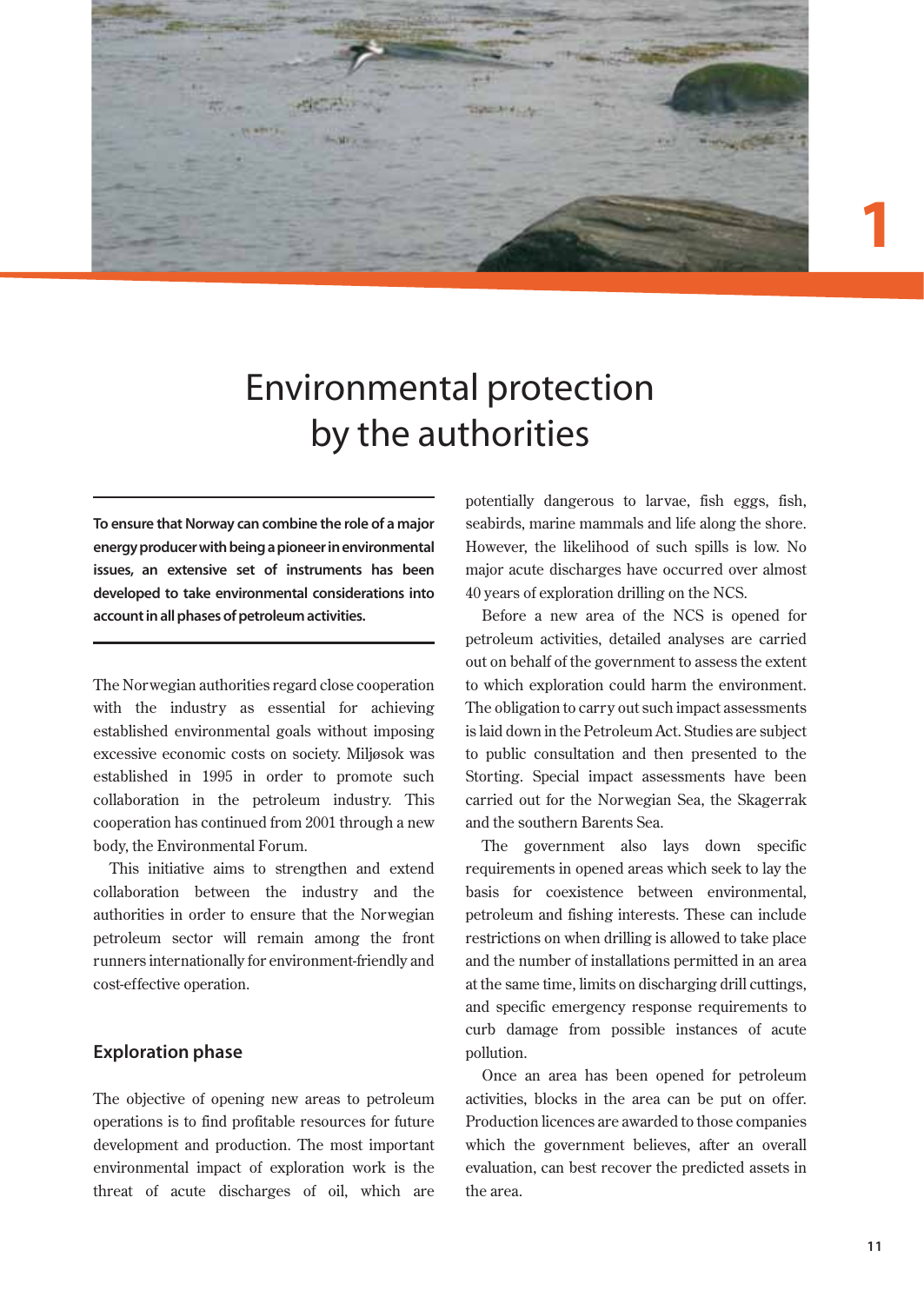

**1**

The Barents Sea is an important area for several reasons. It ranks as one of Norway's best fishing areas while probably also containing substantial oil and gas resources. Extensive impact assessments were carried out in connection with the opening of the southern Barents Sea in 1989 and ahead of the development of the Snøhvit gas field.

In addition, the Ministry of Petroleum and Energy (MPE) has been responsible for an impact assessment of year-round petroleum activities in the waters northwards from the Lofoten Islands, including the Barents Sea. This study aimed to present the most important issues relating to the environmental, fishing and social consequences of year-round petroleum operations in these waters.

The assessment was submitted on July 2003 and circulated for public consultation. In December 2003, the government resolved that the Nordland VI area off Lofoten would not be opened for further petroleum activities. This question will be assessed when the integrated management plan for the Barents Sea is presented. At the same time, the government resolved on a general opening of the previously-opened areas of Barents Sea South to continued year-round petroleum operations, with the exception of certain particularly valuable areas.

### **Development and production phase**

Once commercially-viable discoveries have been made, the next phase covers development and operation to recover these assets.

Before the licensees can develop a discovery, the Petroleum Act requires that a plan for development and operation (PDO) be approved by the authorities. In addition, the licence partner must have permits for installation and operation (PIO) of possible associated facilities, as specified in section 4-3 of the Petroleum Act.

As part of the PDO/PIO process, the licensees must submit an impact assessment. This study will describe any environmental effects of emissions and discharges expected if the project goes ahead, and include a systematic review of costs and benefits of any mitigatory measures. Both the programme and the actual impact assessment are subject to public consultation.

Depending on the scope of the development, the PDO/PIO is considered by the King in Council or the Storting on the basis of an overall evaluation. Environmental protection represents one of the criteria applied in this evaluation.

In addition to the danger of acute discharges, the production phase involves continuous emissions to the air and discharges to the sea. These primarily include:

- discharges of water containing residual oil and chemicals
- emissions of carbon dioxide  $(CO<sub>2</sub>)$  and nitrogen  $\alpha$ xides  $(NO_x)$  from energy production and flaring
- emissions of non-methane volatile organic compounds (nmVOC) during offshore loading of oil.

Several policy instruments are deployed by the authorities to limit the environmental impact of emissions and discharges during the operating phase. These include conditions attached to plans for development and operation and installation and operation (PDO/PIO), carbon tax, and permits for flaring and emissions/discharges. These instruments vary from one kind of emission/ discharge to another.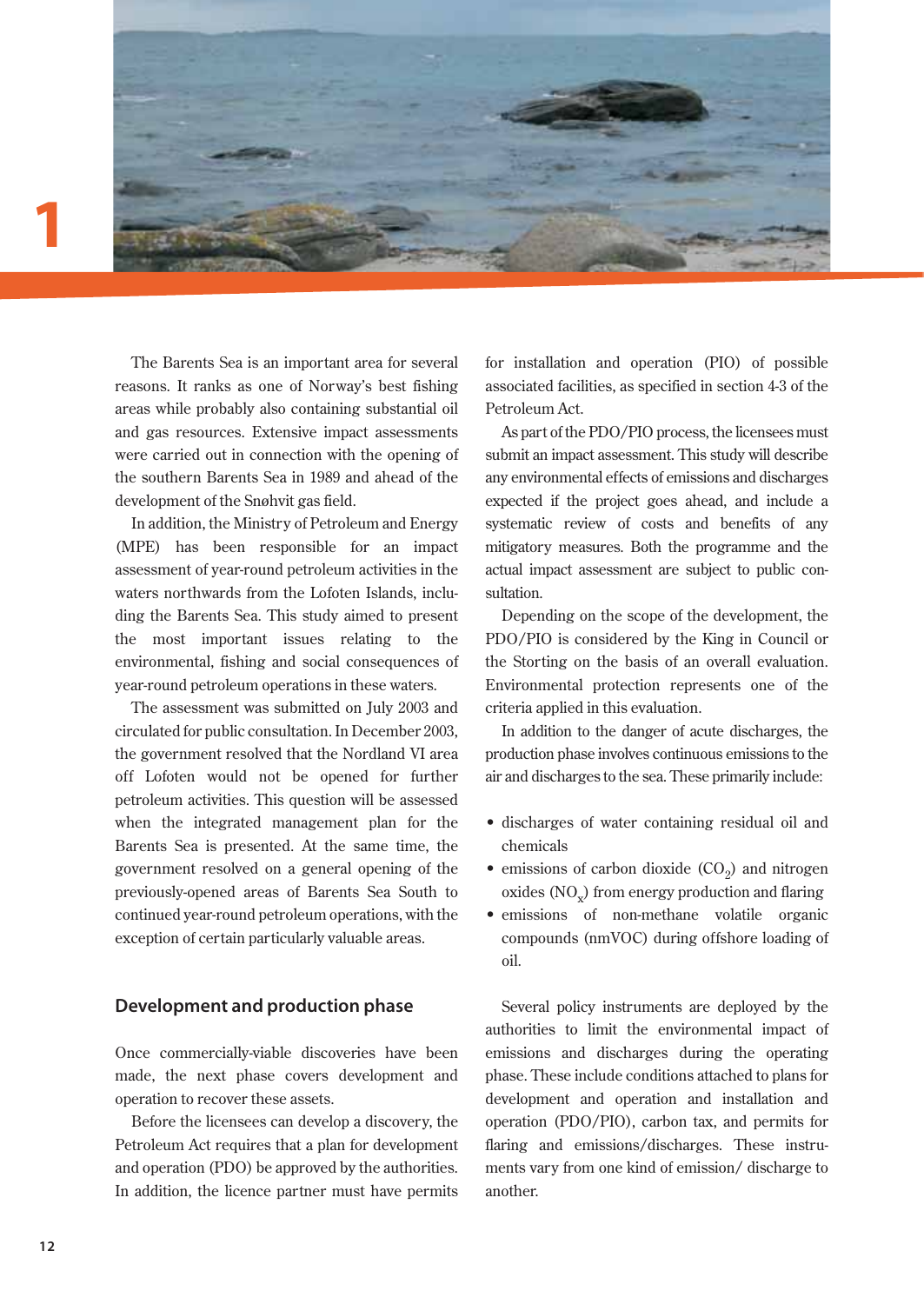

### **CO<sub>2</sub>**

With effect from 1 January 1991, the  $CO<sub>2</sub>$  Tax Act imposed a carbon tax on the use of gas, oil and diesel oil in petroleum activities on the NCS. This tax is levied on all combustion of fossil fuels – primarily natural gas and diesel – which emit  $CO<sub>2</sub>$ . From 1 January 2004, the tax rate on the NCS is NOK 0.76 per litre of oil/scm of gas.

Gas flaring, other than volumes necessary for safety reasons during normal operation, is not permitted under the Petroleum Act without the approval of the MPE.

### **NO**<sub>y</sub>

NOx emissions are currently regulated on the NCS through possible requirements imposed during consideration of the PDO/PIO.

In 1999, Norway signed the Gothenburg protocol, which includes a requirement for a national reduction in NOx emissions of 29 per cent in 2010 compared with the 1990 level. Possible national instruments and requirements for different industries needed to meet this commitment are currently under consideration.

### **NmVOC**

NmVOC emissions from offshore loading and storing crude oil have been subject since 2001 to emission permits issued under the authority of the Pollution Control Act.

#### **Oil, organic compounds and chemicals**

Companies must apply to the Norwegian Pollution Control Authority (SFT) for permits to discharge oil and chemicals to the sea. These permits are issued in accordance with the provisions of the Pollution Control Act.

This statute provides that operating companies have the responsibility and obligation to establish the necessary emergency response arrangements to deal with acute spills. Local and central government emergency response plans provide further protection.

### **Closing phase**

Several Norwegian offshore fields have now ceased production or are nearing the end of their producing life. A total of 12 fields have been permanently shut in.

In 1998, the ministerial meeting of the convention for the protection of the marine environment of the north-east Atlantic (Ospar) approved a general prohibition on abandoning redundant offshore installations in the area covered by the convention. Exceptions can be made for concrete platforms, the bottom section of large steel structures, and other installations in the event of exceptional or unforeseen circumstances. Before a possible decision is taken on an exemption from the Ospar convention, the other parties to the convention must be consulted. The Ospar resolution is discussed in Proposition no 8 (1998-1999) to the Storting.

The Ospar resolution does not cover pipelines and cables. Report no 47 (1999-2000) to the Storting on disposing of redundant pipelines and cables, lays down general guidelines which specify that permission to leave such facilities in place should be granted when these do not cause any inconvenience to or safety risk for bottom fishing when compared with the cost of trenching, covering or removing.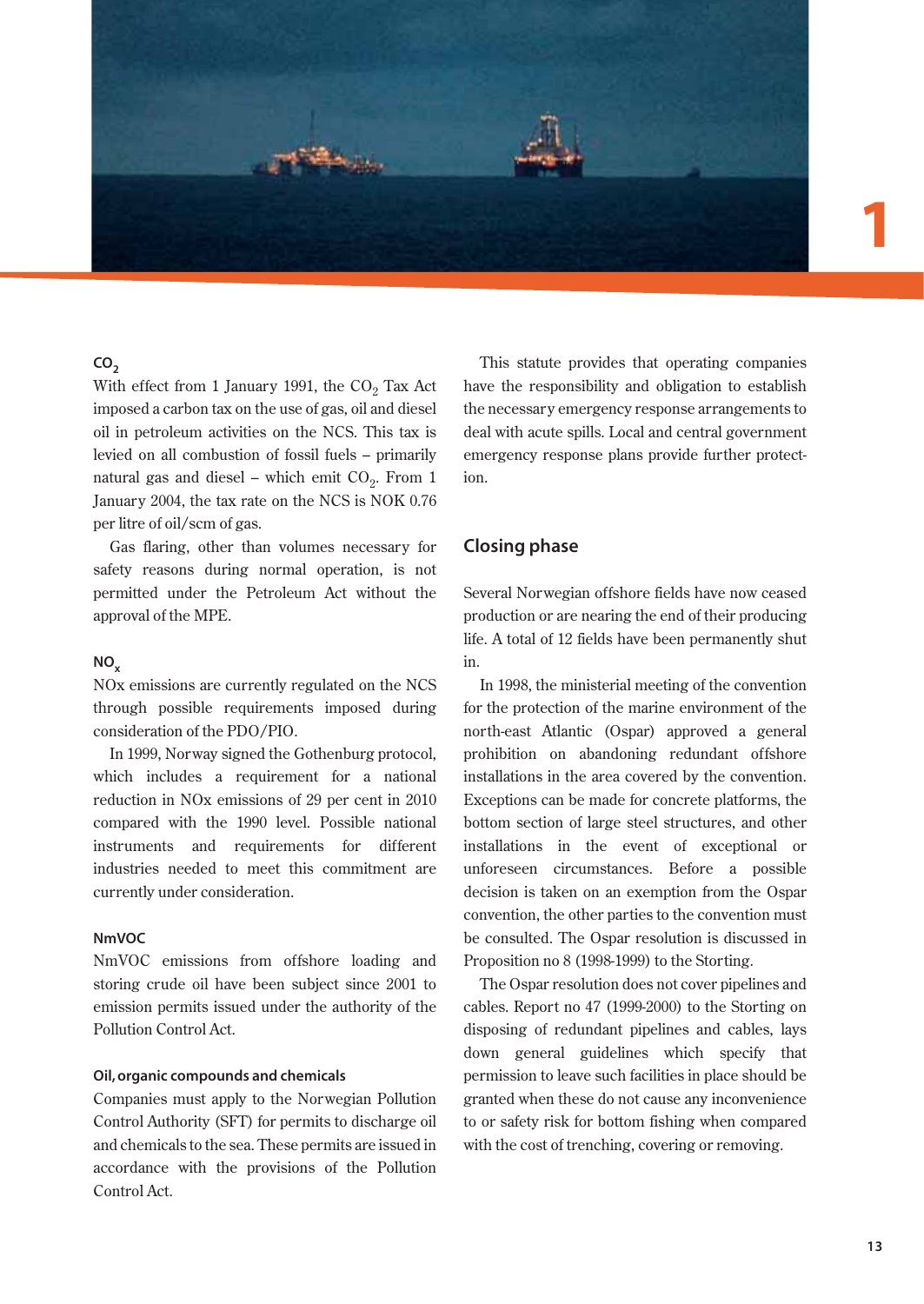

### Status of emissions and discharges

**The petroleum sector accounts for a substantial percentage of Norway's emissions of carbon dioxide (CO2), nitrogen oxides (NOx) and non-methane volatile organic compounds (nmVOC). In addition, it** generates minor emissions of methane (CH<sub>4</sub>) and marginal emissions of sulphur dioxide (SO<sub>2</sub>). **Operations also cause discharges of oil and various chemicals into the sea.**

The various emission components contribute to different environmental problems. In dealing with transnational pollution and emissions and discharges in common areas such as international waters, the countries involved must work together to achieve the desired environmental goals.

Several international agreements commit Norway to limit emissions of various substances. How this affects the petroleum sector depends on the terms of the specific agreement and how the requirements/ use of instruments are allocated sectorally in Norway. Those relating to emissions to the air usually specify ceilings for each country. The terms are crucial in determining whether obligatory emission curbs must be implemented entirely within a country or whether they can also be achieved in other countries where reduction costs may be lower. The costs of reducing emissions and discharges, both nationally and internationally, will be significant for determining the extent to which measures are imposed on the petroleum sector.

### **Global environmental problems**

 $CO<sub>2</sub>$ ,  $CH<sub>4</sub>$ , NO<sub>y</sub> and nmVOC are greenhouse gases which contribute to global warming. They are regulated internationally through the UN framework convention on climate change. Norway's obligations under the Kyoto protocol mean that its average greenhouse gas emissions in 2008-2012 cannot be more than one per cent higher than in 1990. That involves a reduction of about six per cent from the current level.

This commitment can be met through reductions both nationally and partly in other countries through the use of the Kyoto mechanisms (international emission trading, the green development mechanism and joint implementation). In connection with its consideration of Report no 54 (2000-2001) on Norwegian climate policy, the Storting resolved that a broad national quota system for greenhouse gases should be established in Norway from 2008.

### **Regional environmental problems**

 $NO<sub>x</sub>$ ,  $SO<sub>2</sub>$  and nmVOC contribute to regional transboundary environmental problems, such as acid rain, eutrophication (over-fertilisation) and ground-level ozone. They also cause certain local pollution problems. Emissions of these gases are regulated through various protocols under the convention on long-range transboundary air pollution (LRTAP).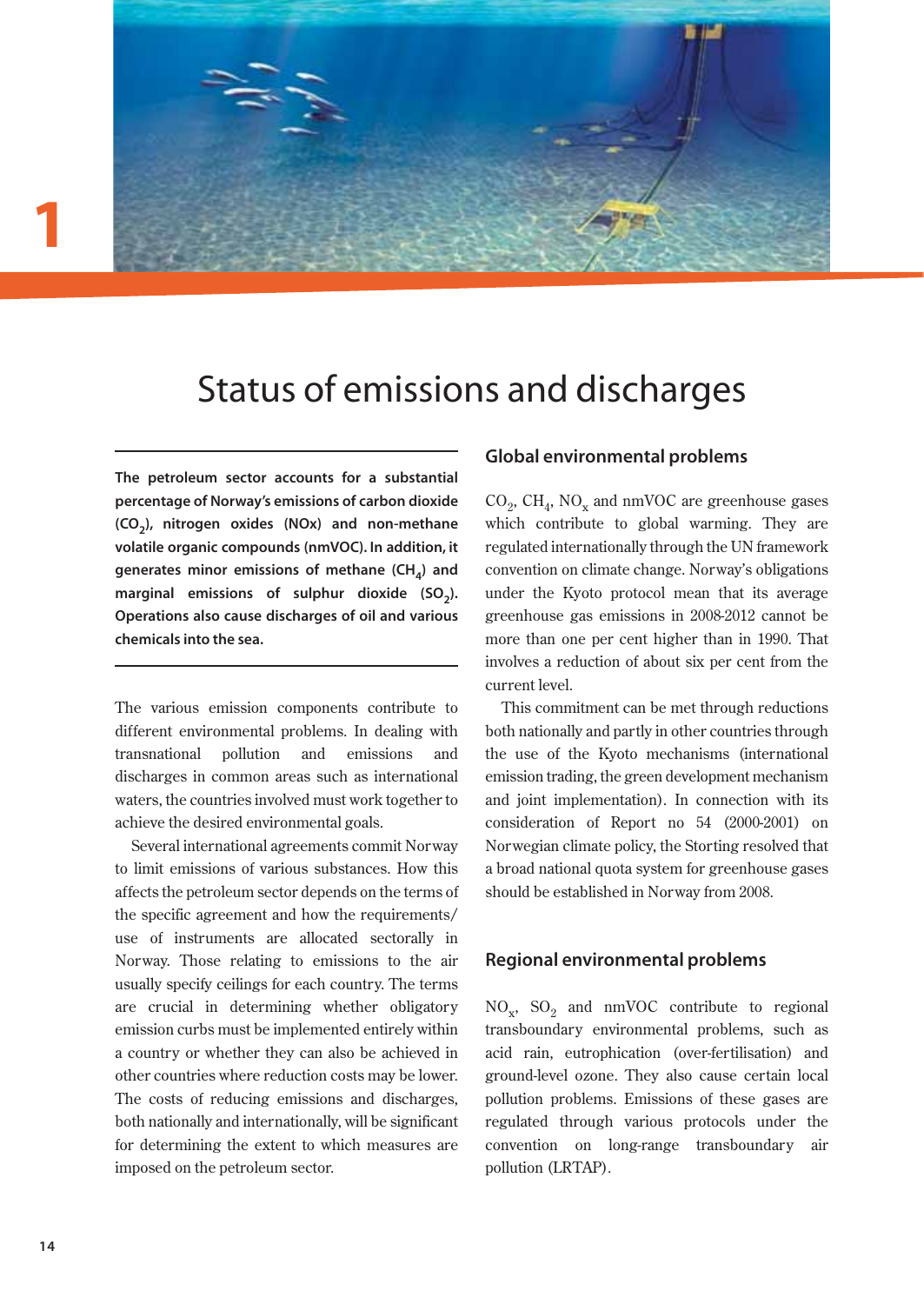Norway, other European countries, the USA and Canada signed the Gothenburg protocol in 1999. This seeks to solve the environmental problems represented by acidification, eutrophication and ground-level ozone. Under the protocol, Norway must cut its annual emissions of NOx to 156 000 tonnes by 2010. That represents a 29 per cent reduction from the 1990 level.

The commitment for nmVOC is virtually identical to the obligation accepted by Norway under the earlier Geneva protocol. This requires annual nmVOC emissions from mainland Norway and the Norwegian economic zone south of the 62nd parallel to be reduced by 30 per cent as soon as possible compared with 1989. Under the Gothenburg protocol, overall national emissions cannot exceed 195 000 tonnes per year by 2010.

### **Local environmental problems**

Oil and chemical discharges from offshore installations may have local effects around their source and are regulated nationally by emission permits issued under the Pollution Control Act. In addition, such discharges are regulated by the Ospar convention because they take place in international waters and thus concern more than one country.

A recommended maximum oil content has been set internationally for discharges of water to the sea, and a recommendation for reducing total oil discharges from the offshore sector. Usage and discharge of chemicals are regulated internationally through requirements for risk assessment and categorisation of the inherent properties of each chemical.

### **EnvironmentalWeb**

The Norwegian Oil Industry Association (OLF), the Norwegian Petroleum Directorate (NPD) and the Norwegian Pollution Control Authority (SFT) joined forces in 2003 to establish a common database for discharges to the sea and emissions to the air from the oil industry.

From 2004, all operators pursuing petroleum operations on the NCS must report emission/ discharge data directly to the common database. This will make it easier for the operators and the authorities to analyse historical emissions/discharges in a more complete and consistent way than before.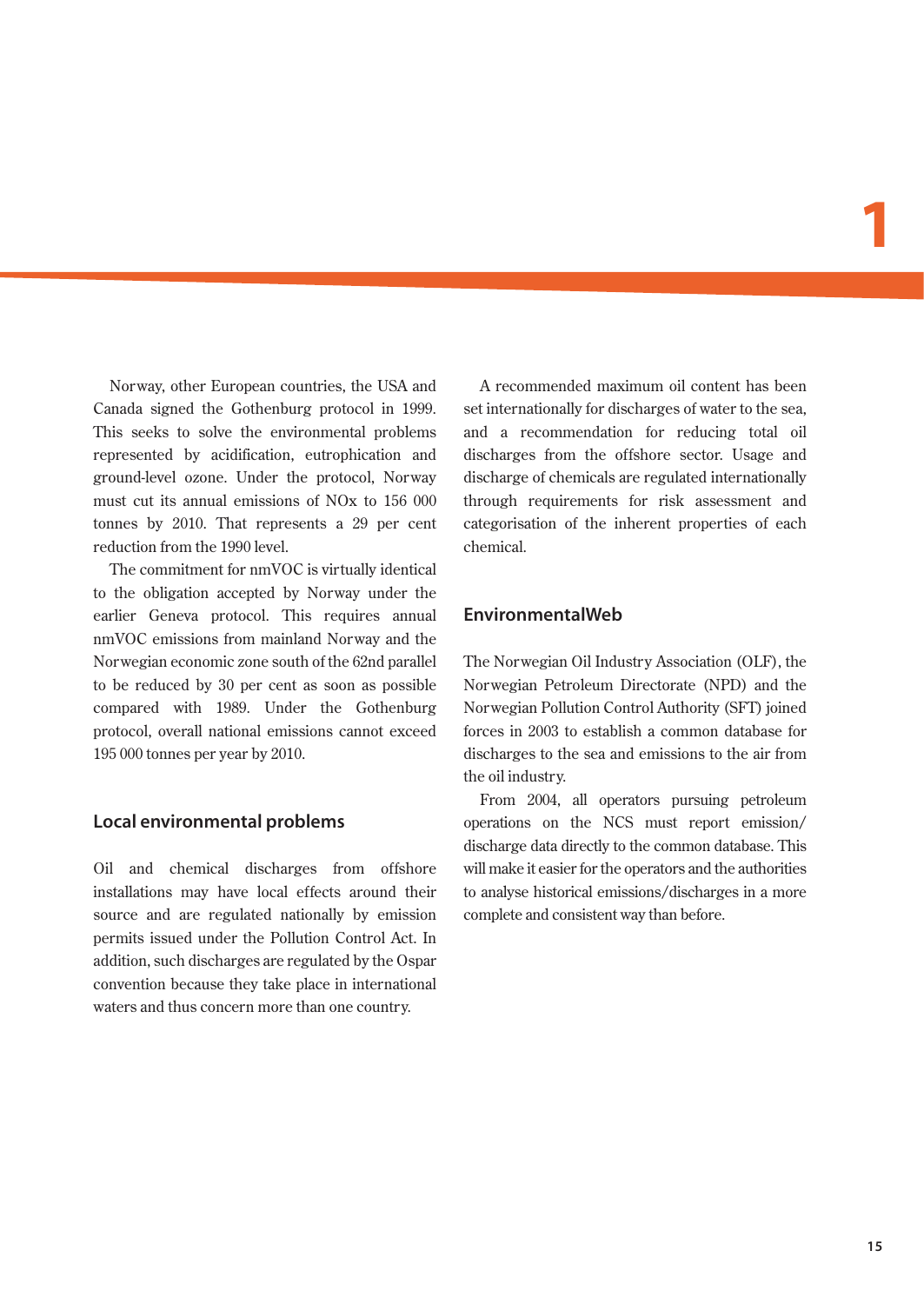

## Carbon dioxide  $(CO_2)$

**CO2 is the most important of the greenhouse gases. Emissions of CO2 from human activities largely relate to the burning of fossil fuels.**

### Environmental impact of CO<sub>2</sub>

Contributes to the greenhouse effect, which leads in turn to global warming.

### **Emissions from the petroleum sector**

Petroleum activities account for about 28 per cent of Norwegian emissions of this gas (see figure 3), and this percentage is expected to increase to about 30 per cent in 2005-06 before starting to decline. The other major sources in Norway are road traffic and other mobile sources, heating, and various industrial processes.

As figure 4 shows, the bulk of  $CO<sub>2</sub>$  emissions by the petroleum sector derives from offshore installations. Other sources include gas receiving terminals on land and – indirectly – nmVOC emissions (process emissions). Virtually all  $CO<sub>2</sub>$ emissions from installations on the NCS derive from gas combustion in turbines and through flaring, and burning diesel oil. Natural gas releases the lowest volume of  $CO<sub>2</sub>$  per unit of energy of any fossil fuel.

Total  $CO<sub>2</sub>$  emissions from the sector have grown year by year, mainly as a result of increased activity. The trend in recent years and forecasts for the immediate future are shown in figure 6. Higher overall emissions do not mean there have been no environmental gains. However, improved energy utilisation and reduced flaring have not been enough to offset the rise in energy consumption to which increased activity has contributed.

One indication that operations have become more efficient is that  $CO<sub>2</sub>$  emissions per unit of oil equivalent produced declined by 23 per cent from 1990 to 2002 (see figure 7).

This can partly be attributed to:

- general improvements in technology
- measures to reduce emissions, partly prompted by the carbon tax imposed in 1991.

However, other factors – including a growing number of producing fields and the fact that key fields have reached a mature phase – could boost emissions.

Generally speaking, emissions from producing a unit of oil or gas vary both between fields and over a field's producing life. Reservoir conditions and transport distances to the gas market are factors which produce variations between fields in energy demand and consequently in emissions. Varying emissions over a field's producing life reflect the rising water cut (proportion of water in the wellstream) as production continues. Since energy requirements for processing are largely determined by the total volume of water, oil and gas in the wellstream, emissions per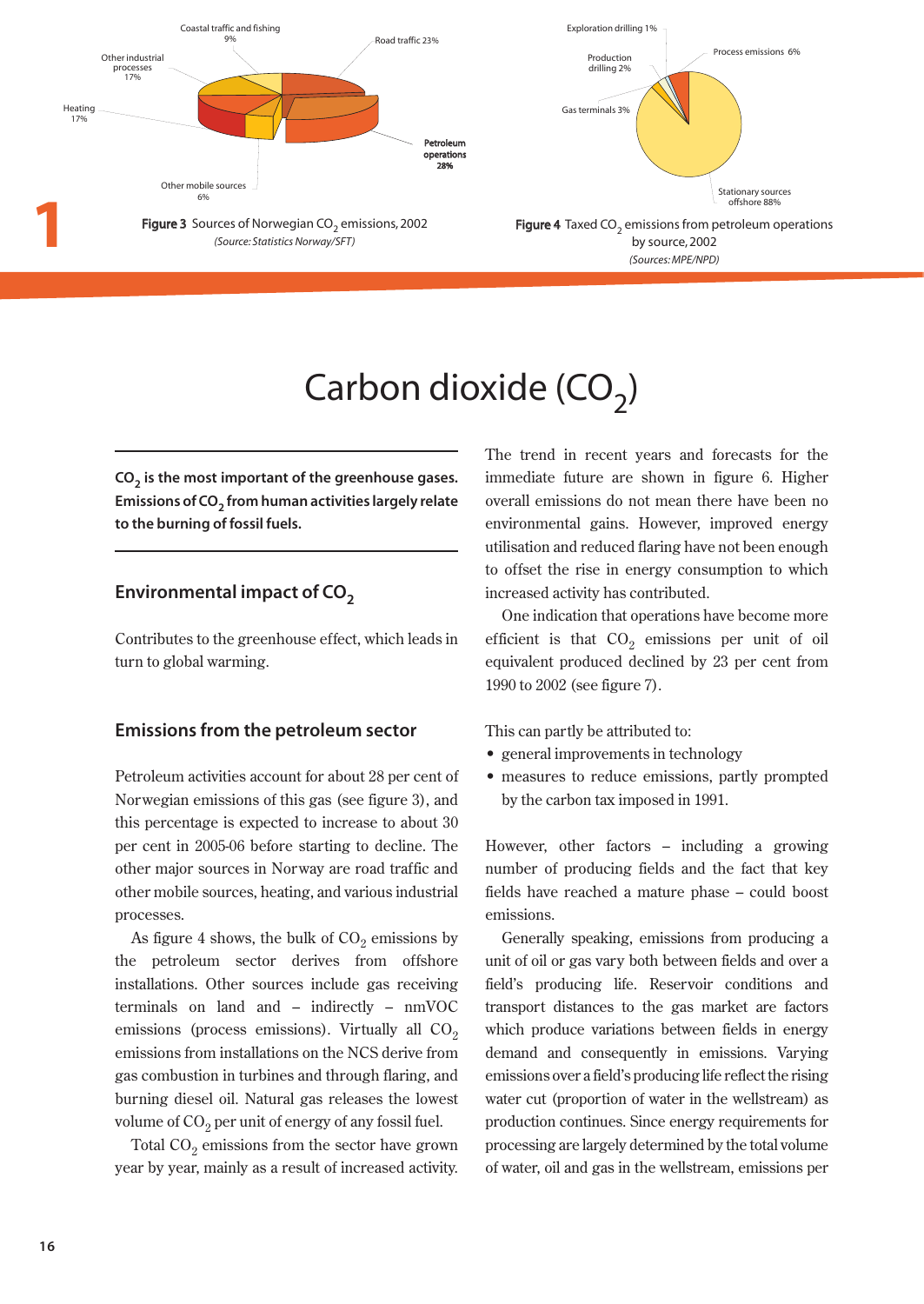

unit produced will rise as a field ages. This is one reason for a slight increase in Norwegian emissions per unit produced in recent years.

The trend on the NCS towards more mature fields and the northward shift of activities encourage higher emissions per unit produced. Treatment and transport of produced gas require more energy than liquids production, and the proportion of produced gas in total Norwegian output is steadily rising.

This makes an important contribution to the development of the " $CO<sub>2</sub>$  emissions per unit produced" indicator.

Preliminary figures from the NPD for 2003 show an increase of 2.5 per cent in overall  $CO<sub>2</sub>$  emissions by the offshore sector from 2002 to 2003.

### Measures to reduce CO<sub>2</sub> emissions

The development of combined cycle solutions offshore, recycling of flare gas and injection of  $CO<sub>2</sub>$ from produced gas on Sleipner West help to show that Norway's offshore sector is well advanced in applying environmentally efficient technology.

### **Combined cycle power**

Combined cycle systems, currently operational on Oseberg, Snorre and Eldfisk, involve using the waste heat in gas turbine exhaust fumes to produce steam for generating additional electricity. These units are unique in the world's offshore industry.

### **CO2 storage**

Instead of releasing the  $CO_2$  separated from Sleipner West gas production to the air, it is injected in the

Utsira sandstone formation 1 000 metres beneath the seabed. This is the first time  $CO<sub>2</sub>$  removed from natural gas production has been injected offshore in an sub-surface reservoir. A million tonnes of  $CO<sub>2</sub>$  per year have been stored in this way since 1996, and it is documented that the gas pumped into the Utsira formation stays there and does not leak out.

Norway will have good opportunities for future CO<sub>2</sub> storage because of access to natural formations and drained oil/gas reservoirs on the NCS. Storing CO<sub>2</sub> in drained reservoirs offers a good solution geologically, since such structures are very probably sealed because they have retained oil and gas over millions of years. Another advantage is that the extent and physical properties of these reservoirs have been surveyed in great detail. The NCS currently contains about 20 fields with a storage potential of roughly 1 000 mill tonnes of  $CO<sub>2</sub>$ .

#### Using CO<sub>2</sub> to improve recovery

 $CO<sub>2</sub>$  can also be used on some fields to replace or supplement the injection of natural gas and water as pressure support to improve recovery. The NPD has estimated the technical potential for improved oil recovery (IOR) from using  $CO_2$  in oil fields on the NCS at 240-320 mill scm.

Injecting  $CO<sub>2</sub>$  for IOR is effective because of the miscibility of this gas. It dissolves in the oil, causing it to expand and flow more easily. The expansion increases pressure in the reservoir, displacing the affected oil.  $CO<sub>2</sub>$  injection both stores the gas and generates revenues through IOR.

Using  $CO<sub>2</sub>$  for IOR on a field would mean a complete reorganisation of the field's recovery strategy, in addition to technological and cost **1**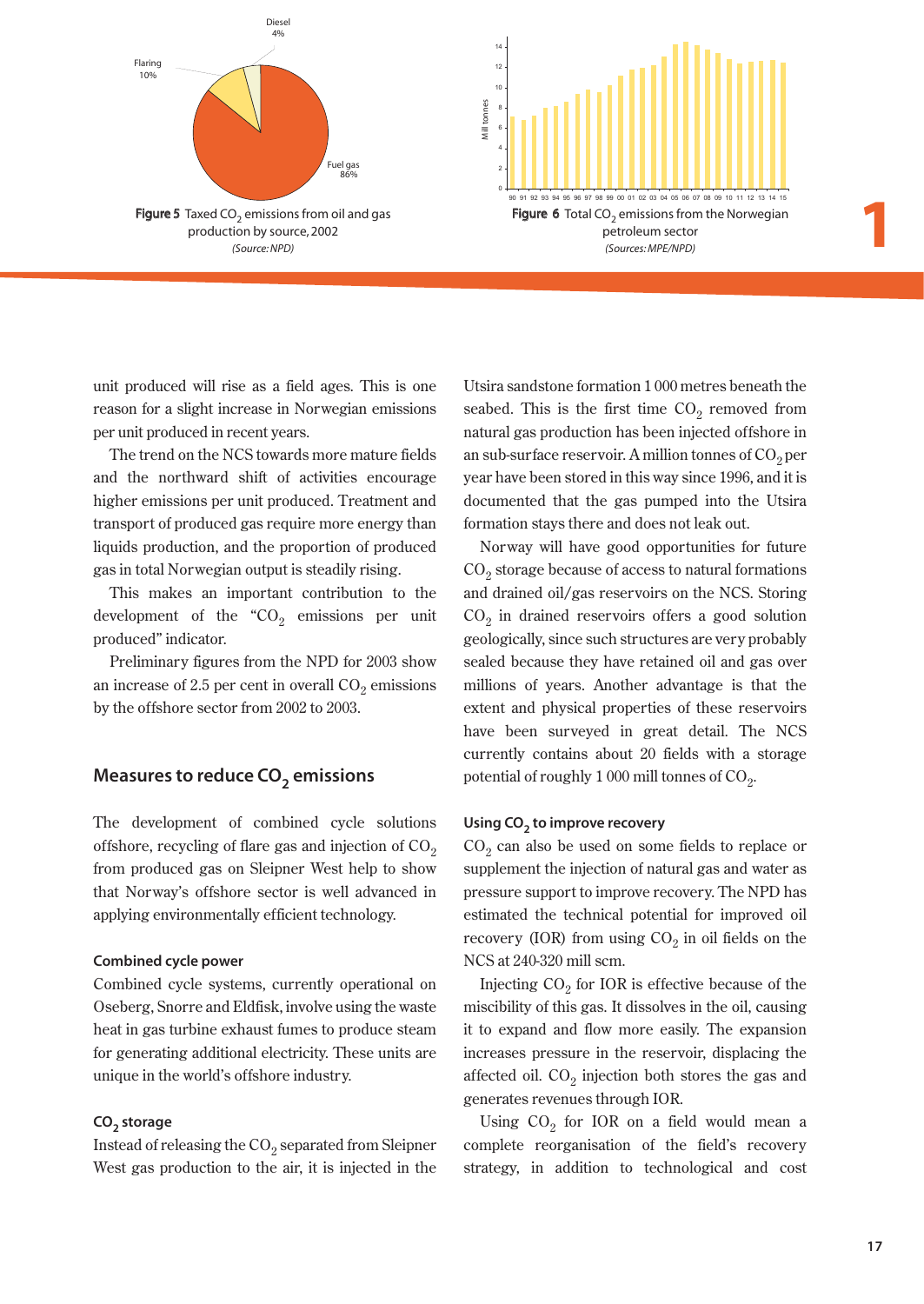

challenges presented by modifications to installations, infrastructure for  $CO_2$  transport and facilities for capturing the gas.

Sufficient quantities of pure  $CO<sub>2</sub>$  are unlikely to be available from point sources in Norway to meet the requirements for possible injection to achieve IOR on the NCS. Apart from Norwegian sources, supplies from other parts of the North Sea basin are being assessed.

An individual field is unlikely to find it commercially viable to use  $CO<sub>2</sub>$  for IOR, but it could prove socio-economically profitable when the environmental aspect is taken into account.

### **Flaring**

**1**

The NPD has carried out an assessment of opportunities for achieving further reductions in greenhouse gas emissions from flaring. Important technical measures have largely been implemented. Further reductions in flaring can only be obtained through a stronger focus on operating routines at the companies and on production regularity.

### **Technology approved and implemented** for reducing CO<sub>2</sub> emissions:

- $\bullet$  CO<sub>2</sub> separation from the Sleipner West wellstream and subsequent deposition below ground
- utilising exhaust heat in the process system
- more efficient energy generation, such as the use of combined heat and power on Oseberg, Snorre and Eldfisk
- optimal dimensioning of pipelines
- replacing old installations, as on Ekofisk
- making greater use of more efficient gas engines in place of gas turbines
- optimising new fields for energy use and utilisation
- supplying electricity from land to Troll A
- recovering flare gas
- transferring power between Snorre A and B.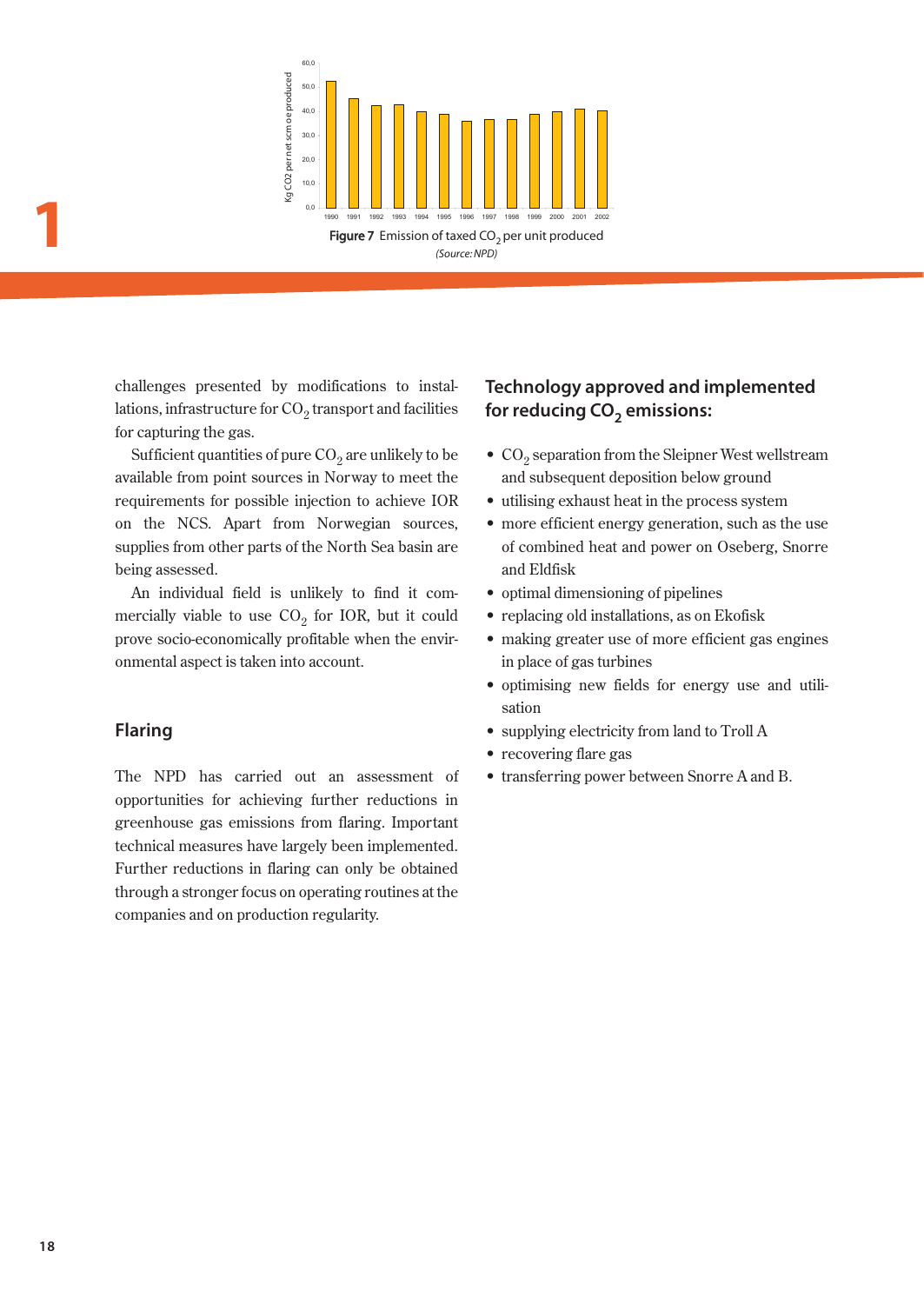

### Nitrogen oxides  $(NO<sub>x</sub>)$

**NOx are mainly formed by burning fossil fuels. Emission volumes depend on both combustion technology and fuel consumption. Gas turbines generate lower NOx emissions than diesel engines, for instance.**

### **Environmental impact of NO<sub>y</sub>**

- Harm to fish and animal life through acidification of river systems and soils.
- Damage to buildings, stone and metals from acid precipitation.
- Eutrophication causing changes to the composition of the ecosystem.
- Damage to health, crops and building from the formation of ground-level ozone when NOx and nmVOC are exposed to sunlight.

### **Emissions from the petroleum sector**

Mobile sources account for the bulk of Norwegian NOx emissions. See figure 8. The petroleum sector contributes 23 per cent. As with  $CO<sub>2</sub>$ , turbines, flaring and diesel engines on installations represent major offshore sources. See figure 9. Some emissions will also relate to exploration and gas receiving terminals on land.

As figure 10 shows, emissions of NOx from the

sector grew steadily from 1991. See figure 10. Emissions are expected to rise up to 2005, and then begin to decline. This is primarily because increased activity has boosted energy consumption and thereby volumes released. The change in emissions per unit produced provides an indication of offshore efficiency gains. Emissions per unit produced are shown in figure 11.

 $CO<sub>2</sub>$  and NOx emissions are closely linked, since both derive from the same principal sources. The most important exception is low NO<sub>y</sub> burner technology for gas turbines, which can cut the release of these components by up to 90 per cent without affecting  $CO<sub>2</sub>$  emissions. In some cases, however, the amount of  $CO<sub>2</sub>$  given off can rise with this technology.

### **Measures for reducing NOx emissions**

Most measures which reduce  $CO<sub>2</sub>$  emissions also help to cut the amount of NOx released from the petroleum sector. Other measures which can contribute to reducing NOx emissions are listed below:

- installing low NOx burners in new gas turbines
- catalytic cleaning
- steam/water injection in the combustion chamber.

Installing low NOx burners is regarded today as the most appropriate way to achieve substantial emission reductions from Norwegian offshore oil and gas **1**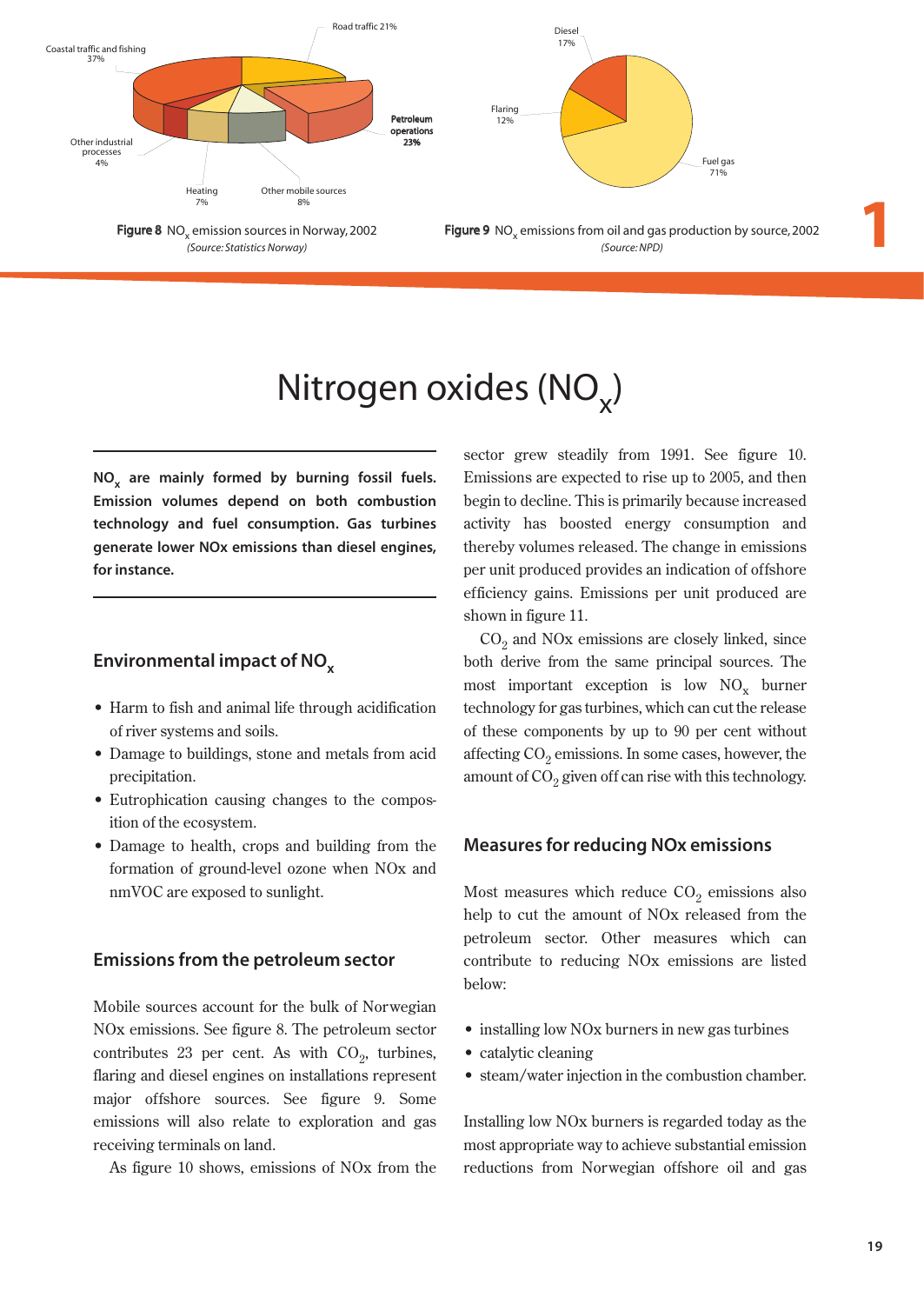

activities. Such equipment is standard for new fields.

A study carried out by the NPD in 2001 with participation from the industry shows that the general cost of retrofitting such devices on existing installations is significantly higher than previously estimated. Both the cost and the environmental effect of retrofitting will vary significantly from machine to machine.

Costs associated with increased downtime on installations as a consequence of retrofitting low  $NO<sub>x</sub>$ technology are an important consideration. Turbines with such burners also need more frequent and extensive maintenance than traditional machines. In a life-cycle perspective, this adds up to a substantial additional expenditure.

Generally speaking, low NOx technology on machines with high energy efficiency will yield a substantial environmental gain. Installing them on turbines running with low capacity utilisation will increase  $CO<sub>2</sub>$  emissions while failing to achieve the same NOx reductions obtained with high capacity utilisation.

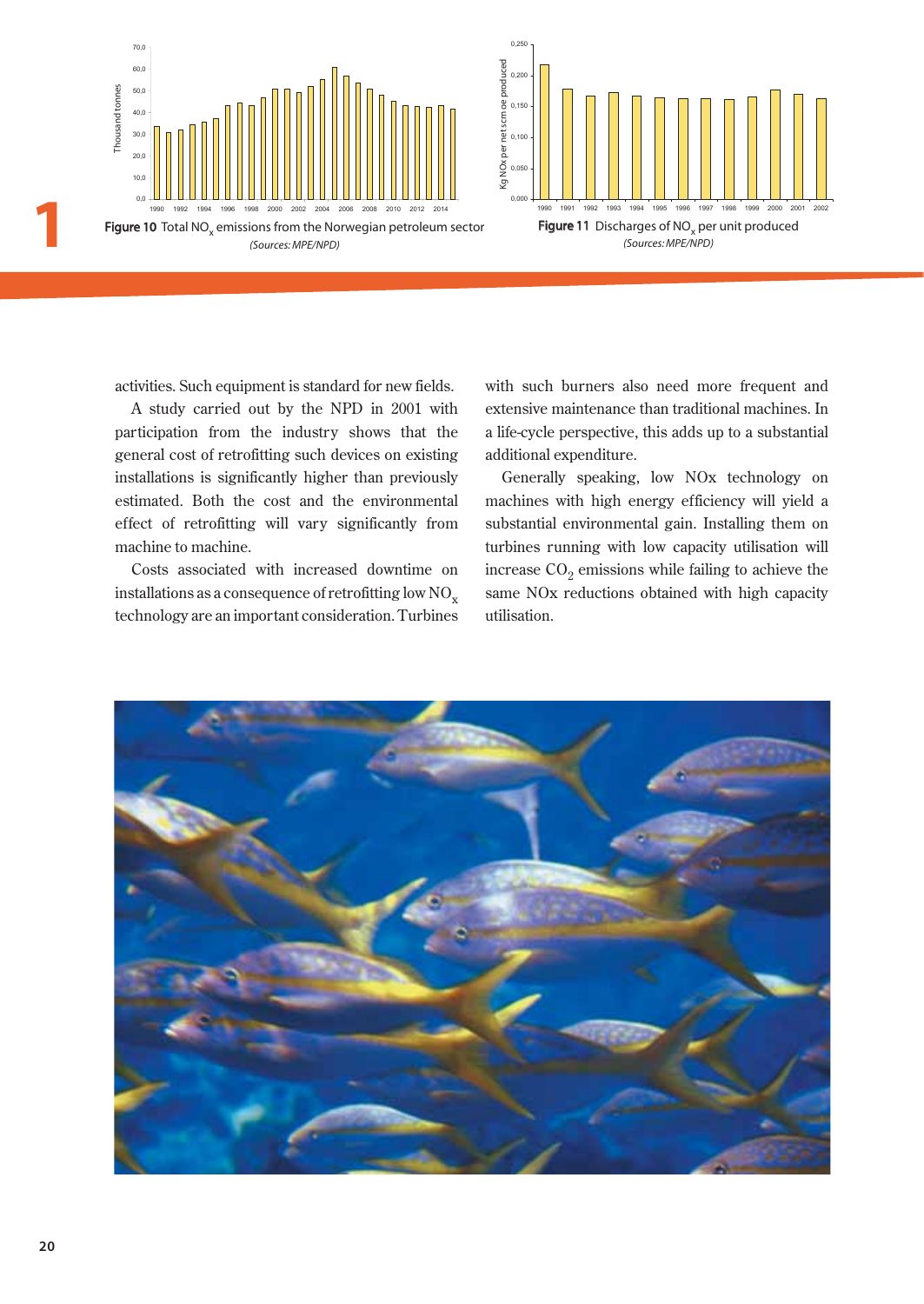

# Non-methane volatile organic compounds (nmVOC)

**NmVOC is a general term for volatile organic compounds other than methane which vaporise from crude oil and other substances.**

### **Environmental effects of nmVOC**

- Formation of ground-level ozone may damage human health as well as crops and buildings.
- Direct exposure may damage the respiratory system.
- Contributes indirectly to the greenhouse effect because  $CO<sub>2</sub>$  and ozone form when nmVOC reacts with air in the atmosphere.

### **Emissions from the petroleum sector**

The petroleum sector is the main Norwegian source for emissions of nmVOC, with 63 per cent of the volume currently released in the country deriving from offshore storage and loading of crude. Figure 12 shows that other industrial processes and road traffic are also major sources.

The bulk of emissions in the petroleum sector derives from offshore storage and loading of crude oil and from receiving terminals on land. However, the share of the petroleum sector is declining as emission-reducing technology gets phased in. Some emissions also occur at gas terminals and from minor leaks (see figure 13).

Emissions from loading a unit of oil vary widely between the various fields. Variations in the content of light components in the oil are one of the main reasons for this.

Several of Norway's new offshore developments utilise floating storage units. This kind of solution may release more nmVOC than fields such as Statfjord, Draugen and Gullfaks where crude is stored in the platform base. This is because emissions also occur from floating storage units when production is transferred to them.

NmVOC emission forecasts from the petroleum sector show a sharp decline over the next few years (see figure 14). This reflects both the installation of recovery technology in line with requirements imposed under the Pollution Act and an expected peaking in oil production within a few years. This will be crucial for Norway's observance of the Gothenburg protocol.

### **Measures for reducing nmVOC emissions**

The release of nmVOC from offshore storage and loading of crude oil on the NCS is regulated through emission permits. These require that the oil must be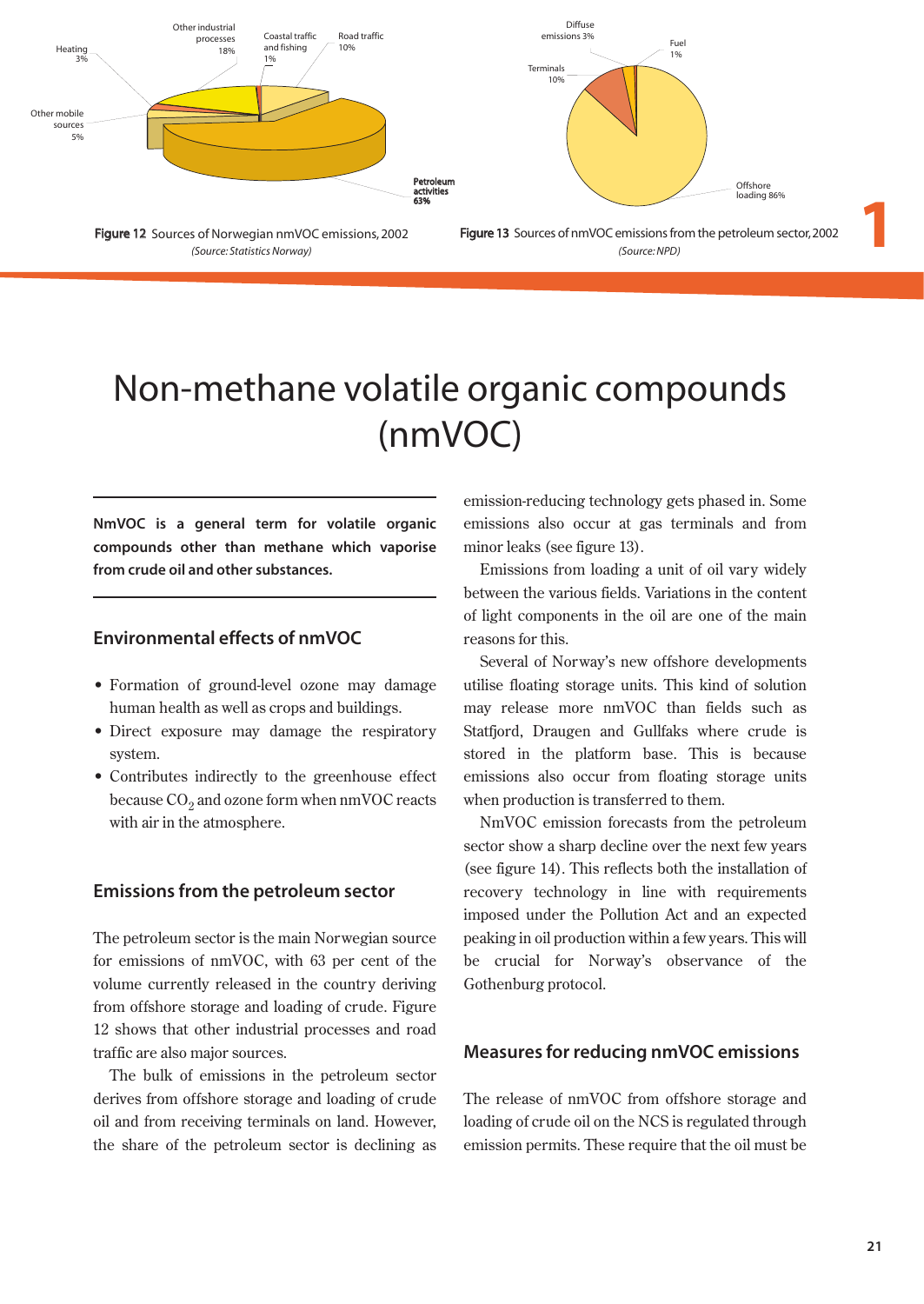



stored and loaded with the best available technology (BAT) for reducing emissions. Technologies which can satisfy this requirement are being phased in under a specified timetable up to the end of 2008.

The oil companies have been working for several years to make nmVOC recovery technology available for storage ships and shuttle tankers. Tested solutions are available which reduce emissions from a loading operation by about 70 per cent. A number of vessels have now been equipped with emission reducing technology.

Operators of Norwegian fields which use offshore loading have established an industrial collaboration to coordinate the introducing of these solutions and meet the requirements in an appropriate and costeffective manner. This partnership lays the basis for exchanging experience about running the recovery plants.

An nmVOC recovery plant was commissioned for the crude oil terminal at Sture near Bergen in 1996. The plant is the first of its type to be installed at a crude oil terminal. To use it, tankers must be equipped with the appropriate connectors. All vessels must have installed nmVOC recovery systems from 1 January 2003, and are generally not admitted to the terminal without such equipment.

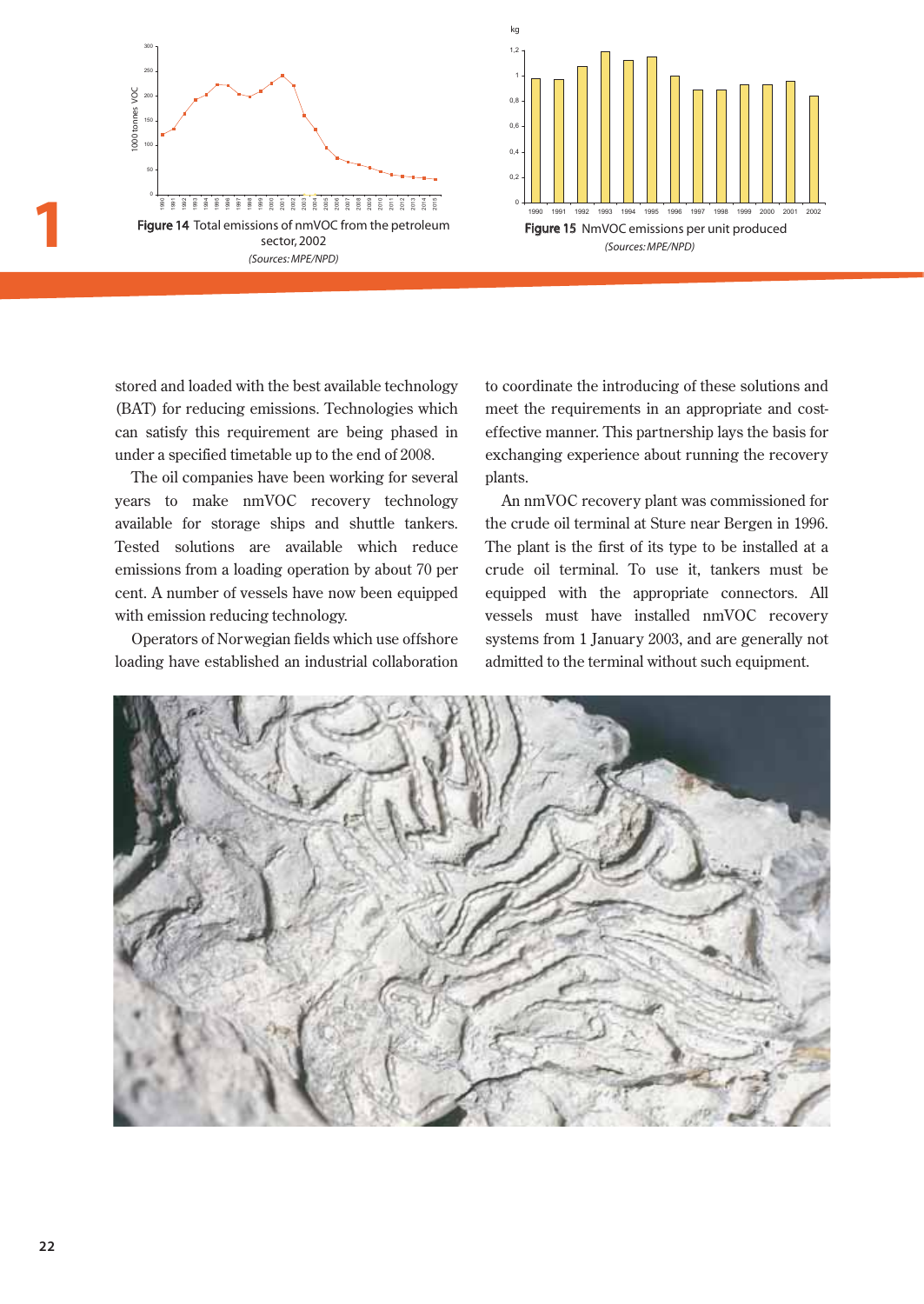

## Chemicals, oil and other naturally-occurring chemical substances

**Chemicals are a generic term for all additives and other substances used for drilling and well operations and in oil and gas production. The main rule is that environmentally-hazardous substances must not be discharged, whether they are additives or naturally-occurring chemicals.**

### **Environmental effects of discharging chemicals:**

- Most of the chemicals used (more than 99 per cent) are assumed to have little or no environmental impact.
- Discharges embrace a variety of substances with very different potential effects on the environment.
- Little is still known about the possible long-term effects of chemical discharges.
- Several of the chemicals have some local toxic effect. Studies show they are diluted in the water column, and thereby do not represent a significant acute environmental hazard beyond the immediate vicinity of the discharge.
- Some of the chemical discharges could have extremely serious environmental consequences, including hormonal disturbances, and be bioaccumulative.

### **Environmental effects of discharging oil and other naturally-occurring chemical substances:**

- Spills/acute discharges can harm fish, marine mammals, seabirds and shore zones.
- Considerable uncertainty exists about the environmental consequences of operational discharges. No environmental damage has yet been proven. Much research is under way, particularly into long-term effects.
- Great uncertainty also exists about the long-term effects of dissolved organic compounds, such as polycyclic aromatic hydrocarbons (PAH) and alkyl phenols. Considerable research is again being conducted in this area.

### **Discharges of chemicals**

An efficient oil and gas business would be impossible without chemicals. Substantial efforts are therefore being made to develop substances which cause the least possible harm to the environment when used.

Various models are applied to ensure that environmental considerations are taken into account when the companies select chemicals. The Charm model has been developed by the nations involved in the Ospar collaboration. In Norway, Statoil has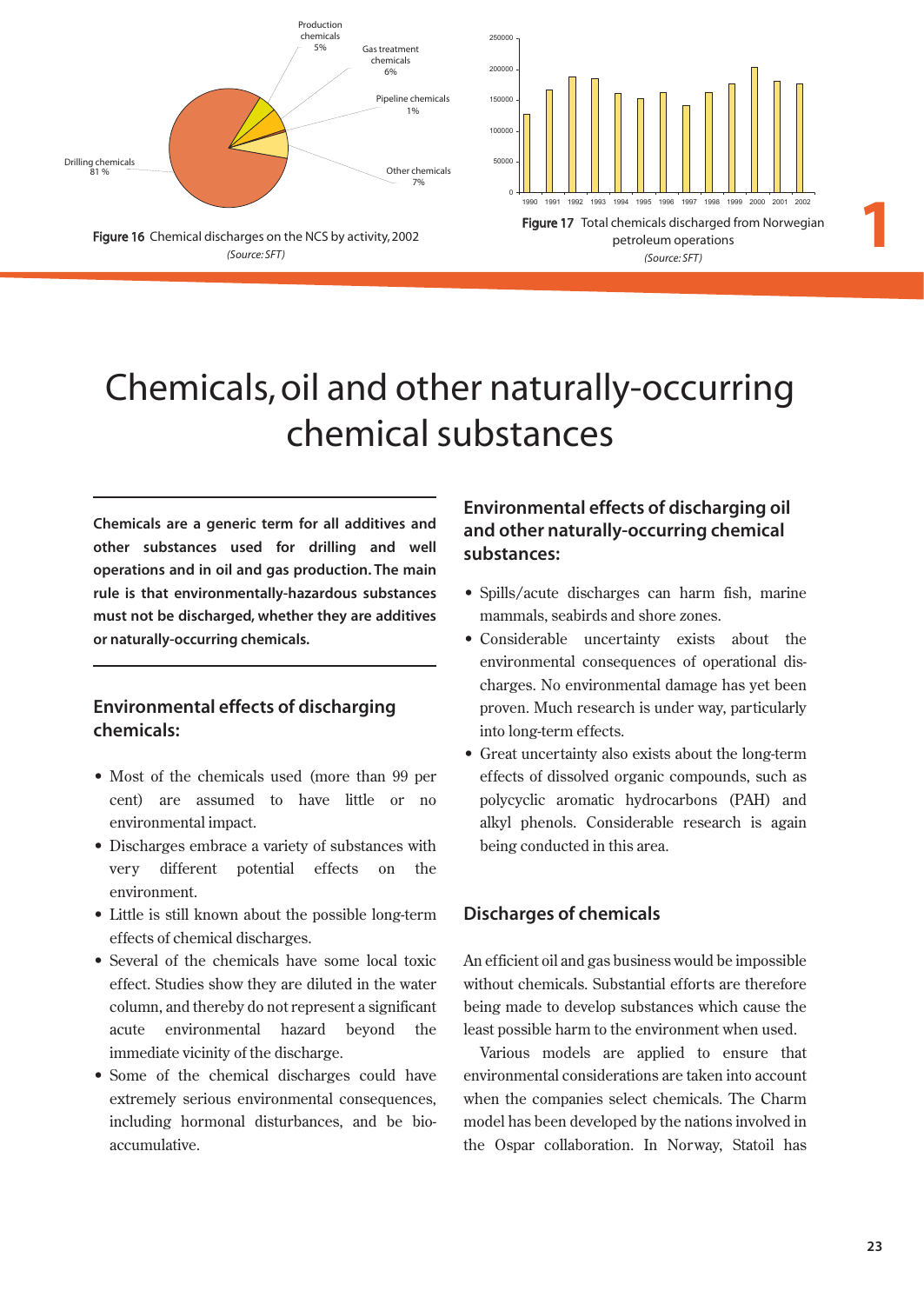

developed the environmental impact factor (EIF), which has now been adopted by all operators on the NCS. Described in greater detail in part 2, this method is often used in combination with other models to achieve the best possible assessment of environmental impact.

In considering the environmental impact of chemical discharges, it is important to distinguish between:

- largely harmless and more harmful chemicals
- the quantities used and discharged
- where and under what conditions discharges are made, and conditions in the recipient.

More than 99 per cent of the chemicals used in Norwegian petroleum activities are thought to have little or no environmental impact (green and yellow chemicals in the SFT's classification). A large proportion exist naturally in seawater. The remainder are chemicals which are environmentally hazardous or whose potential effects have not been sufficiently well documented.

Of the chemicals used in 2002, 30.4 per cent were discharged to the sea – including the water in which these substances were dissolved. The figure for 1989 excluding the water was 64 per cent. Chemicals not discharged were dissolved in the oil, deposited below ground or treated as waste.

### **Discharges of oil and other organic compounds**

Discharges from Norwegian petroleum activities are estimated to account for two per cent of the total oil entering the North Sea. The main sources are shipping and the mainland via rivers. Oil discharges from the petroleum sector derive almost entirely from ordinary operations, although acute spills do occur.

Produced water consists of injected seawater where this is used as well as formation water which has been in contact with the oil in the reservoir, and accordingly contains a number of organic compounds. The most important in an environmental perspective are PAH and alkyl phenols. Produced water can also contain residues of chemicals used in the process. This is described in more detail in part 2.

### **Discharge sources**

#### **Drilling and well operations**

As figure 16 shows, drilling and well operations clearly rank as the biggest source of chemical discharges on the NCS. Year-on-year changes in the overall figure for such discharges therefore relate largely to variations in the number of wells drilled.

Discharging oily drill cuttings has been prohibited on the NCS since 1991. This ban has contributed to a significant reduction in oil discharges from operations compared with the level if oily drill cuttings could still be discharged.

Combined with injection of cuttings below ground, new drilling methods and technology have helped to cut discharges per metre drilled in recent years (see figure 19).

As mentioned above, cuttings contaminated with oil-based mud are no longer discharged on the NCS. Recycling, underground injection and disposal on land are alternative ways of avoiding discharges from drilling.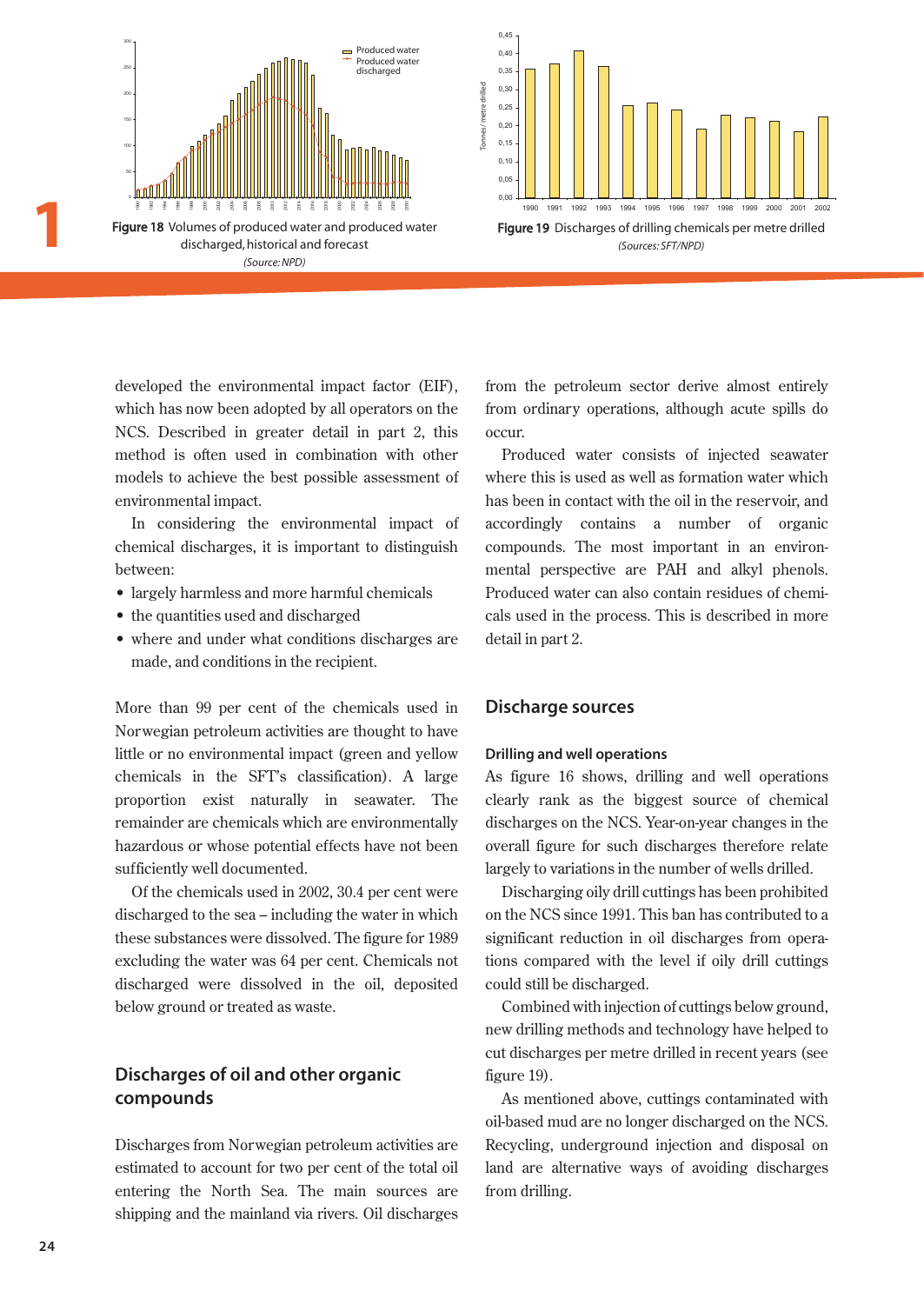

#### **Produced water**

Water produced together with oil and gas is the main source of oil discharges to the sea from daily operations. See figure 20. Even if such water is carefully treated before discharge, it still contains residues of chemicals, oil and dissolved organic compounds.

The average concentration of oil in produced water on the NCS has been declining slightly. Under the Ospar convention, the content of dispersed oil in water discharged to the sea must not exceed 40 g/cu.m (milligrams per litre). Ospar has approved recommendations that this ceiling should be reduced to 30 g/cu.m from 2006, and that total oil discharges in produced water by member countries should be reduced by 15 per cent in the same year compared with the 2000 level. The annual average for Norwegian installations in 2002 was about 21.6 g/cu.m. This concentration has been fairly stable since 1990. See figure 21.

Several of Norway's largest fields have now reached such a mature phase that their water cut is higher than before, boosting the volume of produced water and thereby oil discharges. Injecting produced water below ground has started on a growing number of Norwegian fields (see figure 18). Roughly 13 per cent of all produced water was injected in 2003.

Discharges of production and injection chemicals have risen in recent years, primarily reflecting increased use of subsea templates and more water injection. Such operations normally depend on chemicals. However, no clear trend can be discerned in the content of production chemicals in produced water. See figure 22.

#### **Acute spills**

Harm caused to the natural environment by acute oil spills depends on various factors which are more important than the size of the spill. Spill site, season, wind strength, current and the effectiveness of emergency response are crucial for the scope of any harm. Most serious acute Norwegian oil spills have involved ships close to the coast. Petroleum operations on the NCS have not been responsible for any major acute oil spills reaching the shore.

A relatively large number of acute oil spills have occurred on Norwegian offshore installations, but few of these are larger than one tonne. See figure 23. However, the total volume of oil involved in such spills is small compared with other sources.

In May 2003, a major acute spill occurred on the Draugen field in the Norwegian Sea. This caused a sharp rise in discharge figures for the year compared with 2002. Only about 180 cu.m of the roughly 750 cu.m spilt were recovered. Ranked as the third largest experienced on the NCS, the spill was caused by cracking in an end connection and consequent leakage after the installations had been shut down for a time. The relevant stretch of the mid-Norwegian coast was monitored, and none of the oil reached land. No damage to birds or fish was identified by the report from the commission of inquiry, even though only about 180 cu.m of oil was collected.

### **Zero discharge strategy at sea**

The "zero discharge" concept was launched in Report no 58 (1996-1997) to the Storting on environmental policy for sustainable development. Since then, the authorities and the industry have worked together to refine the objective and to identify solutions for reaching it. The goals of the authorities are reflected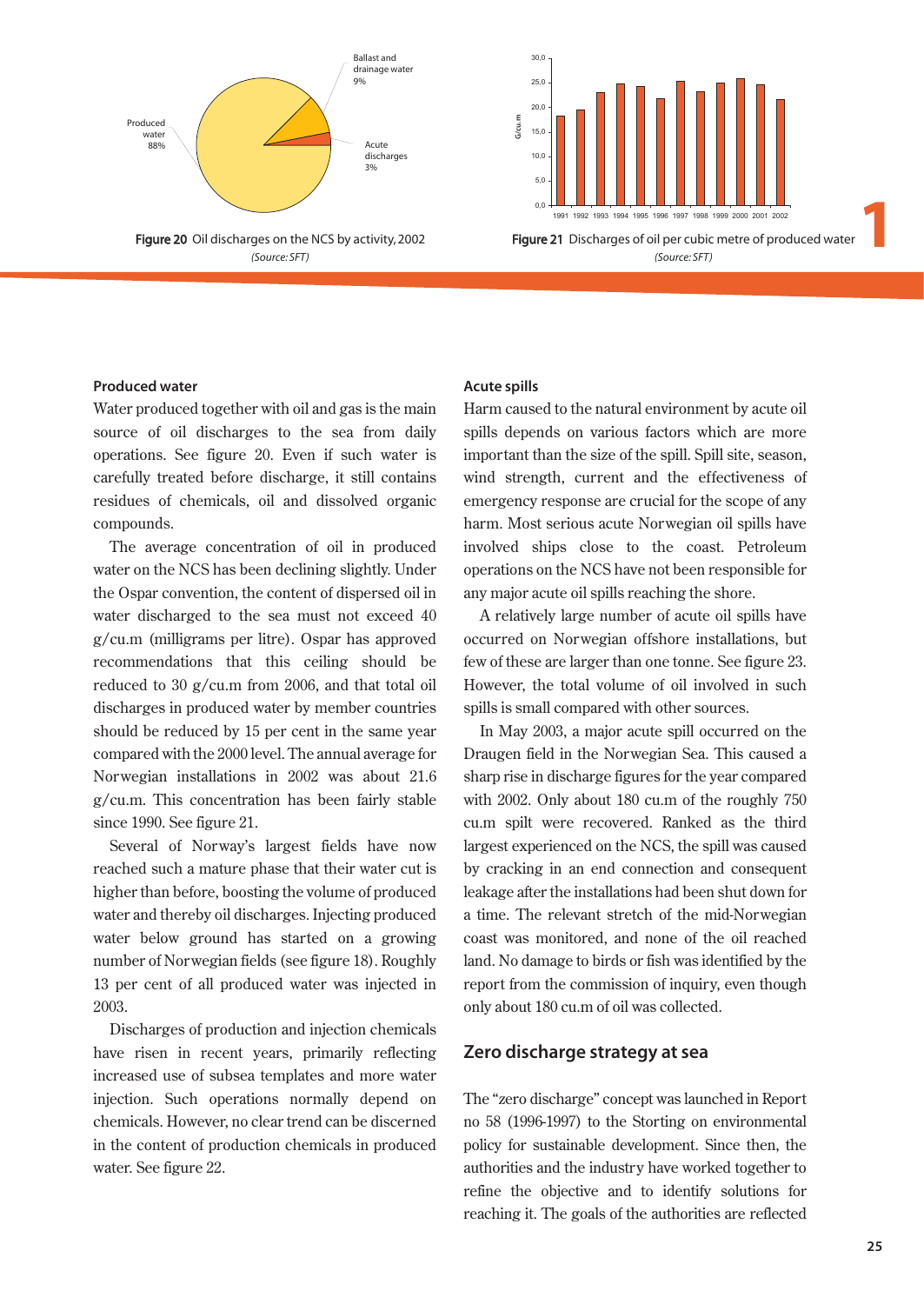

produced water *(Source: SFT)*



in Report no 25 (2002-2003) to the Storting on the government's environment policy and the state of the environment (see page 28).

Defined in accordance with the precautionary principle, the zero discharge goal aims to help ensure that discharges of oil and environmentally-hazardous substances to the sea do not cause unacceptable health or environmental damage. The main rule is that no environmentally-harmful substances should be discharged, whether these are chemical additives or naturally-occurring chemical substances. This goal applies already for new stand-alone developments and by the end of 2005 for existing installations. It covers all offshore activities, including drilling and well operations, production and pipeline leaks. A stricter interpretation of the zero discharge concept will be applied in the vulnerable Lofoten-Barents Sea areas than on the rest of the NC.

When choosing measures on each field, an overall assessment must be made of a number of factors, including environmental consequences, safety conditions, reservoir technology aspects and cost. Conditions on existing fields could be such that the level which is practical to achieve, based on an overall field-specific assessment, will be to minimise certain discharges.

Operators on the NCS are expected to be ambitious in their efforts to reach the target, and to be active in developing and adopting new techniques which can ensure that it is reached.

Reporting by the companies in 2003 shows that a large number of measures have been implemented, and that substantial environmental improvements have already been achieved. Providing the measures planned by the operators are implemented, they will come very close to achieving the target by the end of 2005.

### **Technological solutions**

Developing new technology is important in meeting the zero discharge target. Solutions for separating or blocking water before it reaches the installation will be key elements. Separation can take place either downhole or on the seabed.

Because such solutions eliminate the need to pump water back to the platform, energy consumption and thereby emissions to the air can be reduced. At the same time, injection of water for pressure support can help to improve oil recovery. Where water injection is not the best solution, various types of treatment technology could help to achieve the zero discharge goal.

### **Technologies for eliminating or reducing discharges of environmentally-harmful compounds in produced water:**

- full or partial injection below ground after topside separation
- mechanical or chemical shut-off of aquifers in wells
- separation downhole or on the seabed, followed by injection back below ground
- treatment of produced water on the field before discharge to the sea.

### **Technologies to avoid drilling fluid discharges:**

- recycling
- collection and injection below ground
- collection and disposal on land.

Several of these technologies are already in place, due to be implemented, being tested or under assessment on a number of fields.

**1**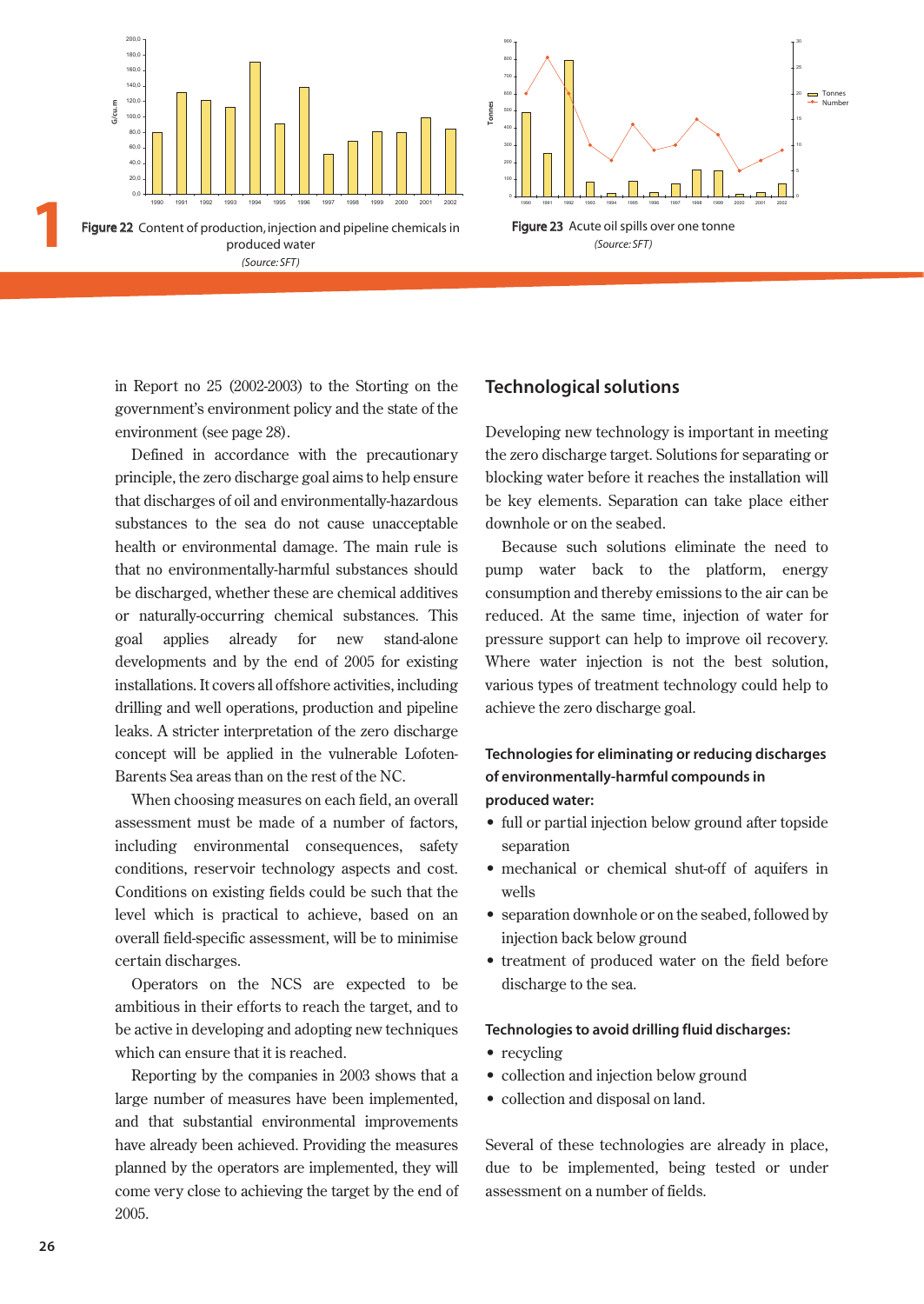

Full or partial injection has been adopted or planned on more than 20 Norwegian fields, and is also being assessed for a number of other installations. Various methods for shutting off aquifers have been adopted on many Norwegian offshore wells, and such solutions could find wider application as new or improved technology becomes available.

Subsea separation has so far been implemented only on Troll C, where a pilot plant is separating produced water from the rest of the wellstream in one of the production lines and then injecting the water.

Downhole separation has been tested on land, but trials in an offshore well will be needed before the technology can be adopted on a permanent basis.

Many different types of treatment technology are available for produced water. The ones used most frequently primarily separate out dispersed oil. Several newly developed treatment solutions which also remove dissolved components such as PAHs and alkyl phenols are now available and under testing offshore, or being developed. This work is described in more detail in part 2.



**1**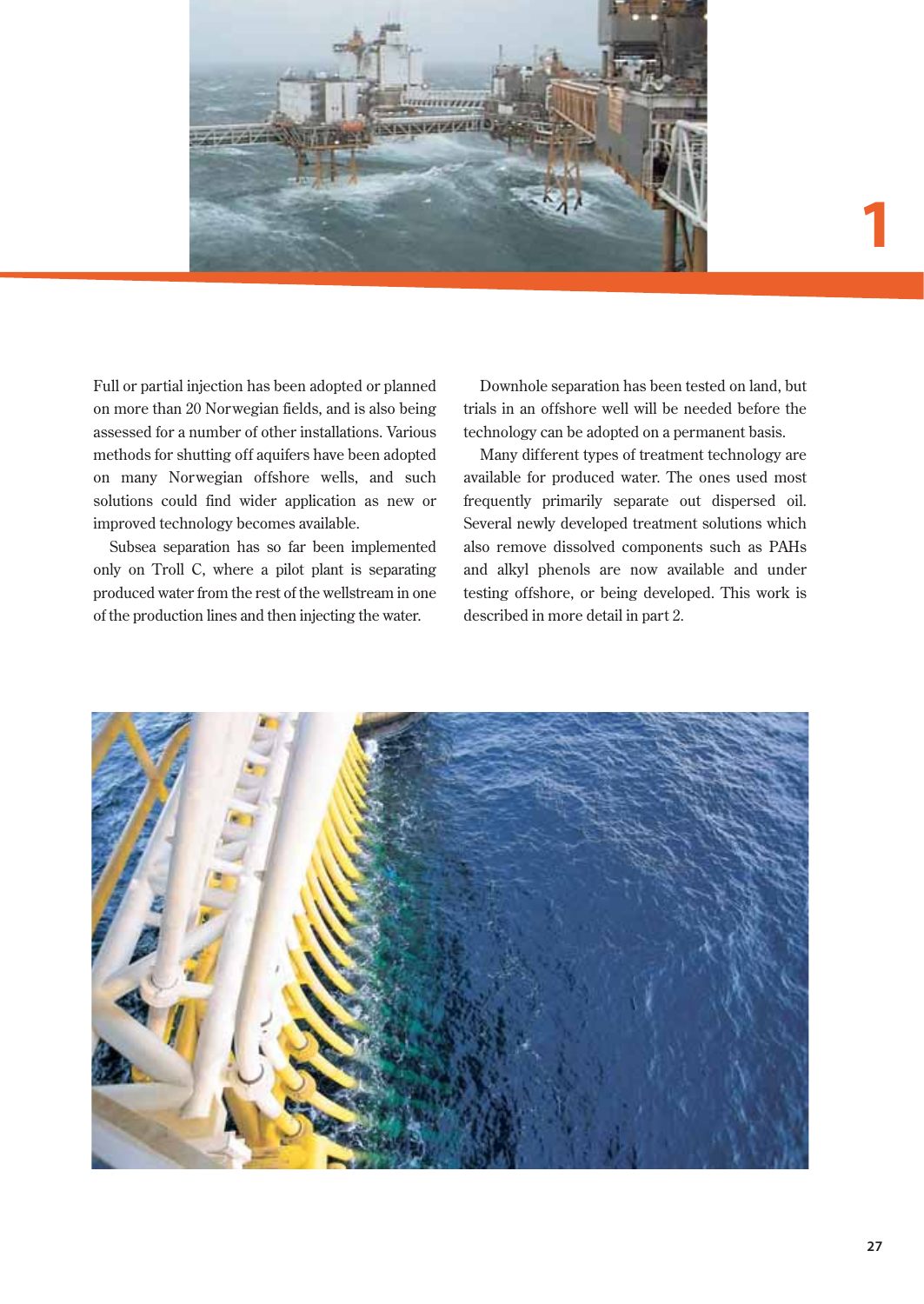

### **Definition of zero discharges and zero discharge targets**

### Environmentally hazardous, environmentally-hazardous substances, environmentallyhazardous chemical substances, environmentally-hazardous components:

Substances or groups of substances with intrinsic properties such as toxicity, persistence (biodegradability), bioaccumulation potential and/or hormone disruption properties.The most dangerous of the environmentally-hazardous substances are called environmental toxins. Environmentally harmful, environmentally-harmful discharges:

This term refers to the harm which discharges can cause, and depends on the volume discharged as well as the time and location of the discharges. An environmentally-harmful discharge can involve a hazardous substance, but can also be a substance without such intrinsic properties.

### Zero discharge targets

#### Environmentally-hazardous substances

- No discharges or minimising of discharges of naturally-occurring environmental toxins ranked as priority 1 for chemicals hazardous to health and the environment. See the list for priority action in Report no 25 (2002-2003) to the Storting.
- No discharges of chemical additives in the SFT's black (basically prohibited for use or discharge) and red (high priority for phasing out through substitution) categories.

### Other chemical substances:

No discharges or minimised discharges which could lead to environmental harm of:

- oil (components which are not environmentally hazardous)
- substances in the SFT's yellow and green categories
- drill cuttings
- other substances which could lead to environmental harm. See the regulations relating to the conduct of activities in petroleum activities (the activities regulations) of 3 September 2001.

Source:*Report no 25 (2002-2003) to the Storting on the government's environment policy and the state of the environment.*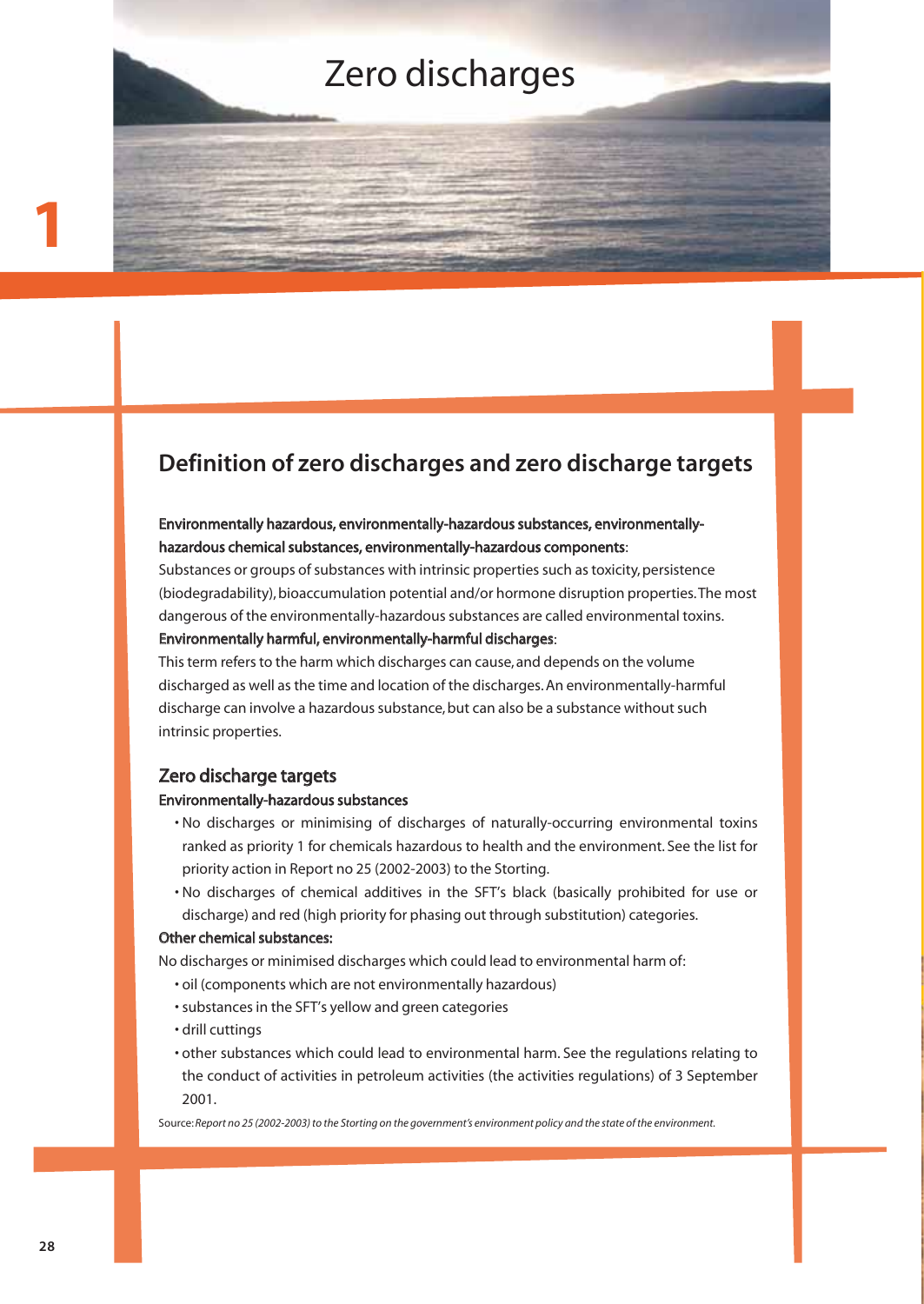# **Section 2** Special topic

Dealing with discharges to the sea, with particular reference to treatment technologies for produced water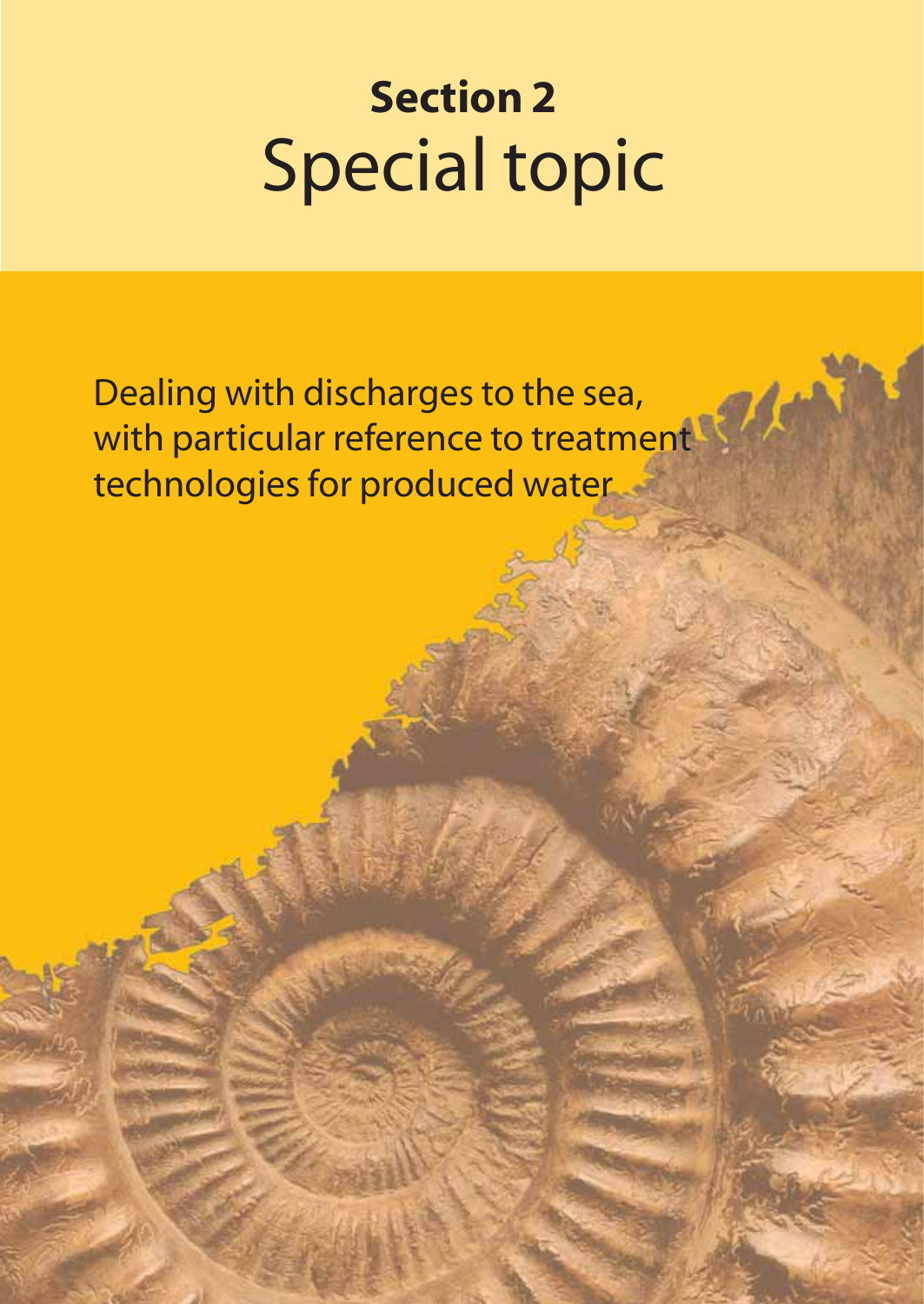### **Introduction**

An important challenge facing the petroleum industry is the discharge to the sea of substances which can harm the environment. As part of an overall approach to managing petroleum resources and the marine environment, the Storting has set a target of ceasing to discharge environmentallyhazardous compounds to the sea from offshore installations by the end of 2005. See the box in part 1 which provides a clear definition of the zero discharge concept and the zero discharge target.

To meet this objective, a number of new measures must be adopted on offshore installations. One relevant approach is to inject the water brought up in the wellstream from production wells (produced water) back below ground – either into the source reservoir or separate formations. Alternatively, environmentally-hazardous chemicals must be replaced with substances which have better environmental properties, usually in combination with treating produced water to a higher standard than today's.

The thematic section in Environment 2001 dealt with challenges and general solutions relating to discharges to the sea. A purposeful commitment to meeting the zero discharge target has yielded positive results in recent years, particularly in the development and use of new treatment technologies for produced water.

The global market for cost-efficient treatment technologies is expanding sharply as a result of stricter discharge standards. Norway's position as a pioneer in this development not only helps to solve national environmental challenges but also creates export opportunities for Norwegian industry. Various treatment technologies for produced water are accordingly addressed in this part of Environment 2004.

To put this presentation in its context, a brief initial description of the way oil, gas and water are handled on offshore installations is provided. The appropriate solution for dealing with produced water will vary from installation to installation. One purpose of this section is to explain the basis for the choices made on different installations.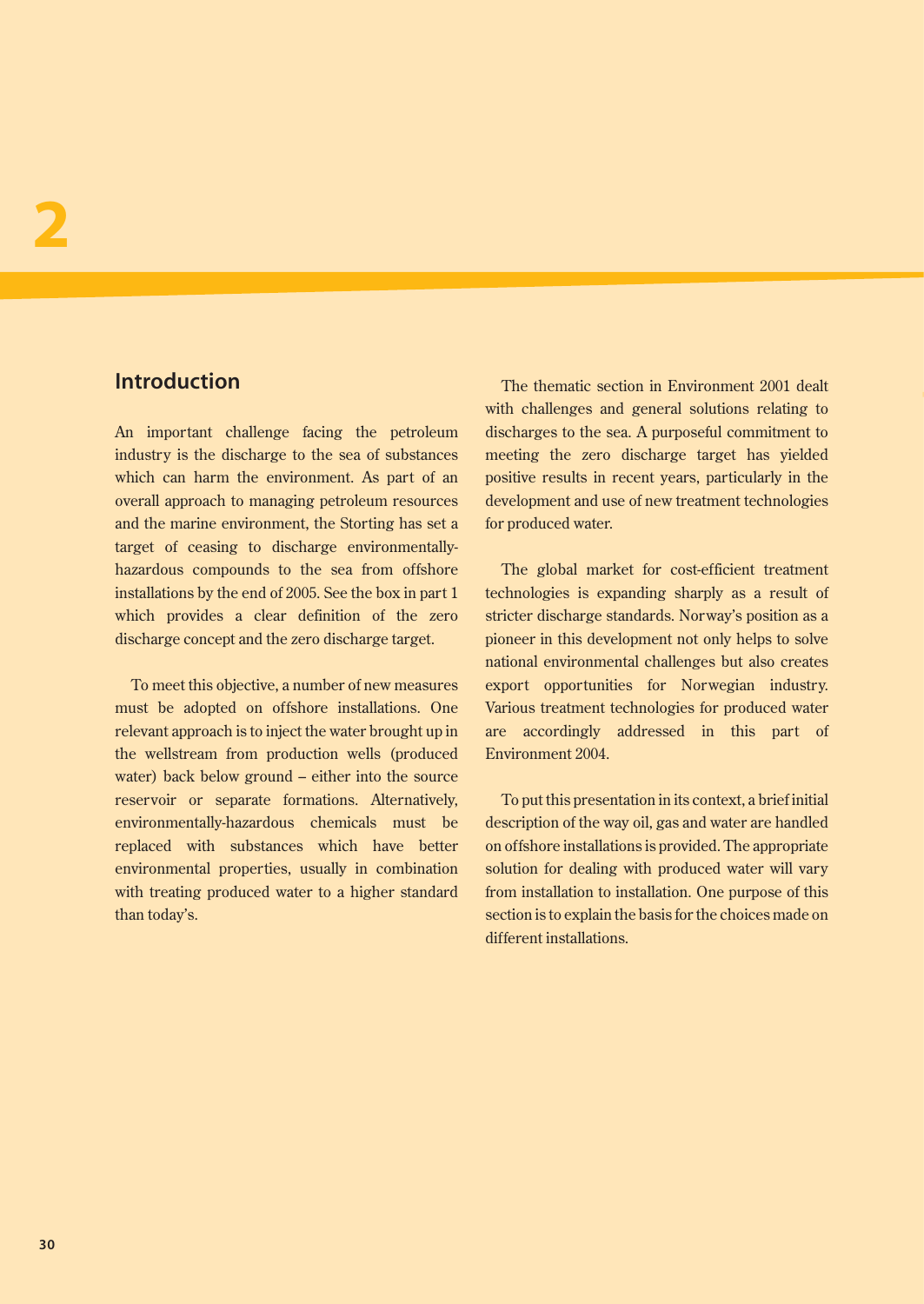

### **How a typical offshore installation works**

On arrival topside, the wellstream normally comprises a mix of oil, natural gas and water under pressure. First-stage processing involves reducing the pressure through one or more stages to separate oil, water and gas.

Separated natural gas is dewatered and subjected to different forms of treatment before passing through various compressor stages to increase its pressure again. Some of the gas is then used to generate power on the installation, with the rest either injected back into the reservoir for pressure support or piped to a receiving terminal on land. Valuable natural gas liquids (NGL) and condensate (light oil) are normally removed from the gas, either on the field or at the receiving terminal. **Example 19**<br>The water under the wellstream normally comprises a mix of oil, natural gas and<br>water under pressure. First-stage processing involves reducing the pressure through<br>one or more stages to separate oil, water and

The oil is stabilised by removing the gas before being stored on the field and subsequently transported to land in shuttle tankers or a pipeline.

Water removed in the separators contains residues of oil and gas. The gas is stripped out and returned to the gas stream or flared. Further treatment of the water depends on whether it is to be discharged to the sea or pumped back below ground. Hydrocyclones (see the chapter on treatment technologies) are normally used to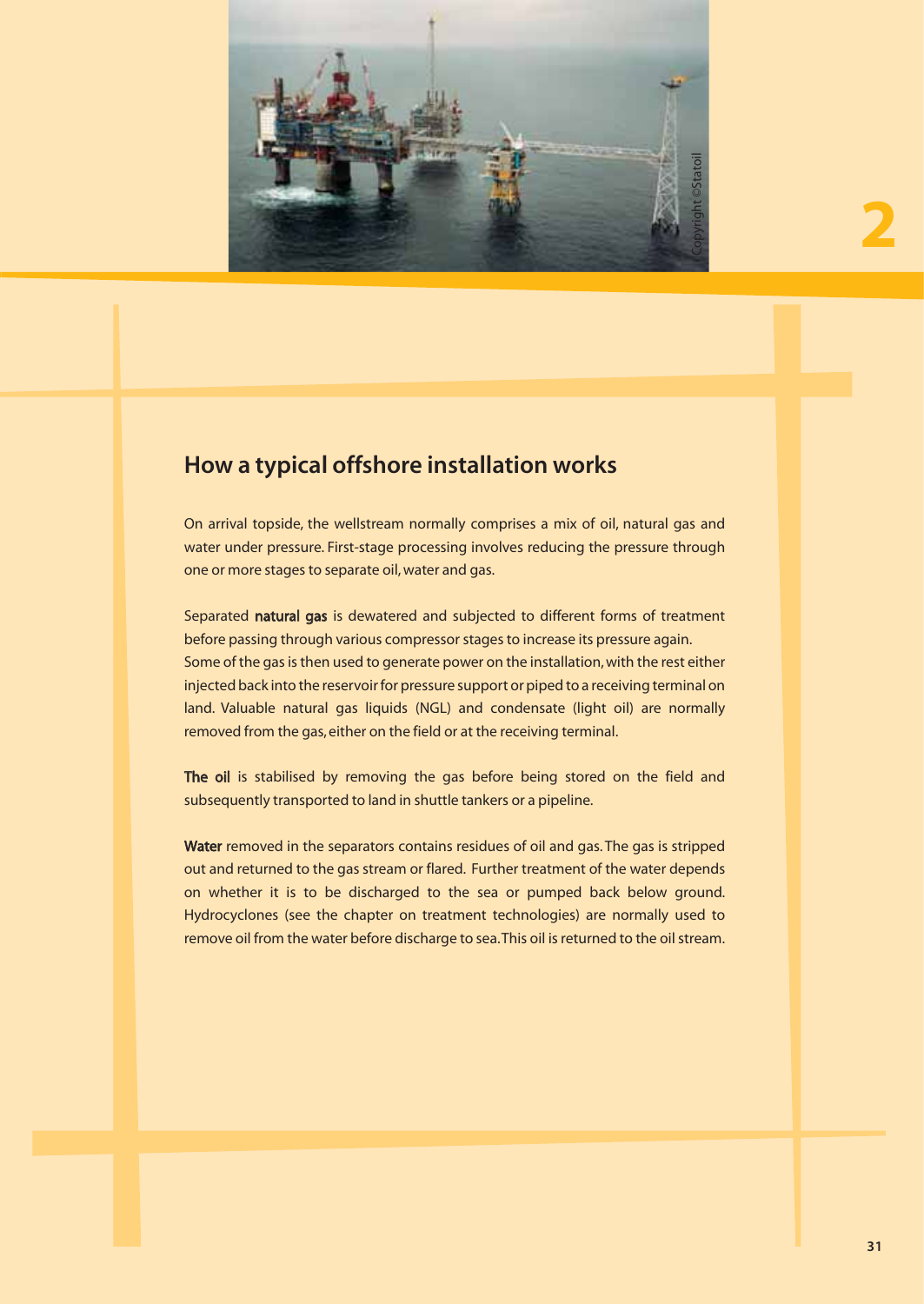

### **Environmental impact of discharges to the sea**

### **Applying the precautionary principle**

Laboratory trials have shown that certain substances in produced water can have adverse effects on the marine environment. Attention has focused recently on the possible negative impact of discharging dissolved organic compounds such as polyaromatic hydrocarbons (PAHs) and alkyl phenols.

How far the ecological system is affected depends on a number of factors. The composition and quantity of the discharges must be related to the environment's ability to dilute, break down, convert, absorb, accumulate or utilise these substances, for instance. In addition, different organisms vary greatly in their tolerance of pollution. How far they are affected can depend on temperature and season, which phase of their life cycle they are in and how long they are exposed.

Although no damage to the environment from discharging produced water has been demonstrated, broad agreement prevails that knowledge of long-term effects is deficient.

The industry and the authorities in Norway are collaborating through the Proof research programme on long-term effects of discharges to the sea from petroleum operations to enhance knowledge of the issues with the highest priority.

Administered by the Research Council of Norway, this programme began in 2002 and is due to continue until 2008 with an annual budget of about NOK 20 million provided jointly by industry and government.

In accordance with the precautionary principle, substantial steps are being taken on the NCS to reduce the risk of environmental harm. These measures, with the emphasis on treatment technologies for produced water, are covered in more detail in the following chapters.

#### **Produced water**

An oil reservoir always contains formation water. To maximise oil recovery, it is important to maintain reservoir pressure as the hydrocarbons are produced. Many Norwegian fields achieve such pressure maintenance by pumping down gas and/or seawater.

After a while, both injected and formation water will reach the production wells and flow up to the surface installation. This means that the volume of produced water increases as fields age. Towards the end of a field's producing life, the water proportion (cut) could be 90 per cent as against only 10 per cent oil.

Produced water contains oil droplets (dispersed oil), other organic components (including dissolved oil fractions), inorganic components (including heavy metals and natural low-level radioactive compounds) and chemical additives.

To ensure safe and stable operation of offshore installations, various chemical additives are required. These include:

- scale inhibitors to prevent salt scale in wells, equipment and piping
- corrosion inhibitors to prevent corrosion in piping and process equipment
- anti-foaming agents to reduce foaming in the production process
- biocides to reduce bacterial growth in the reservoir
- H<sub>2</sub>S scavengers to remove toxic hydrogen sulphide gas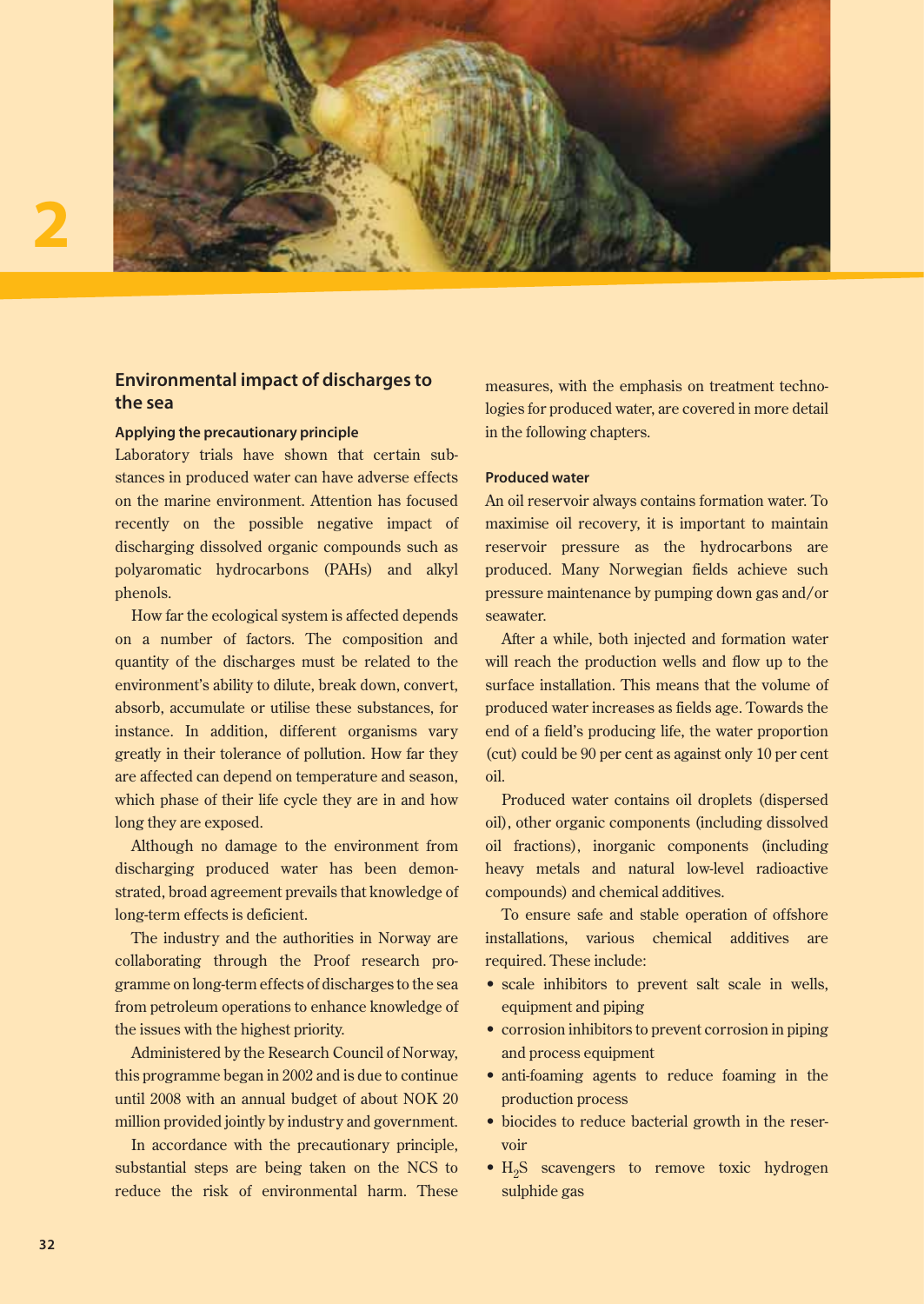

**2**

- hydrate inhibitors to prevent the formation of icelike gas-water compounds (hydrate)
- flocculants to coalesce small oil droplets into larger drops which can be removed more easily from produced water.

When oil is separated from the produced water, the bulk of the water-soluble chemicals will normally remain with the latter while most of the oil-soluble chemicals stay with the oil fractions and are shipped ashore with the crude.

The chemical composition of produced water varies from field to field and over the production

period, depending on what is found naturally in the reservoir and what is added. Generally speaking, an oil field produces much more water than a gas field. This is partly because water injection will not normally be used in the latter.

### **EIF – a new Norwegian tool for setting priorities**

While produced water consists primarily of water, it also contains certain environmentally-harmful components. International attention has focused largely on reducing the content of (dispersed) oil in this water, but Norway also gives weight to reducing emissions of other environmentally-harmful



**Figure 24** Contributors to the risk of environmental harm associated with discharges of produced water to the sea from four oil and gas fields. *(Source: Statoil)*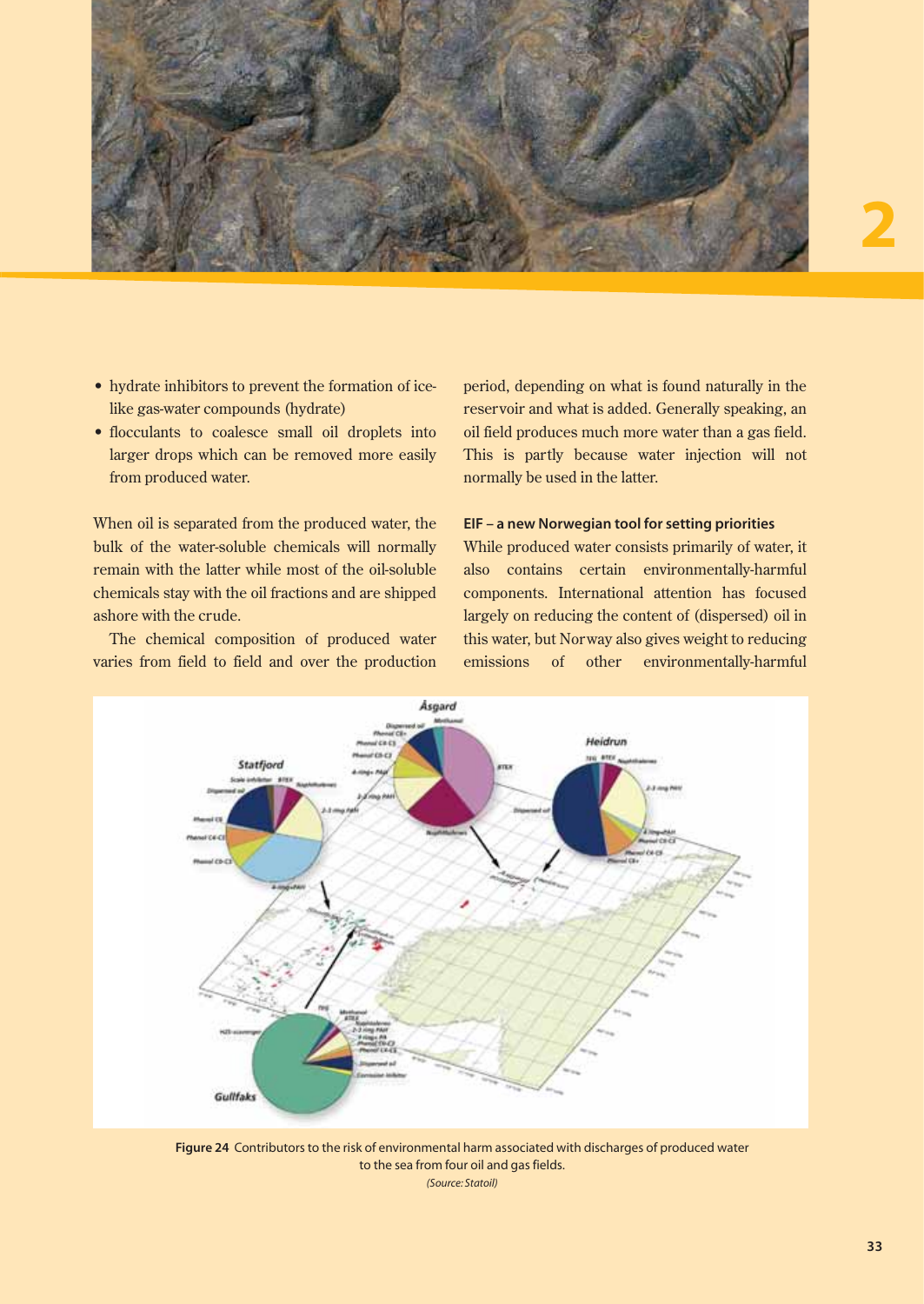

substances. A tool called the environmental impact factor (EIF) has been developed as part of the Norwegian work in order to calculate the risk of environmental harm when discharging produced water from a field.

The EIF for a field is calculated in part from the composition and quantity of produced water discharged and how discharges from a field disperse in the sea. This tool is used both by the authorities and by the oil companies for purposeful assessment of measures to treat produced water.

Figure 24 presents the various contributors to the total risk of environmental harm associated with discharges of produced water from four fields on the NCS. As can be seen, the principal challenges differ from field to field. This indicates that solutions for reducing environmental risk will also vary.

### **Produced water treatment techniques**

Various measures and treatment technologies are available to limit the risk of environmental harm associated with water production on offshore fields. The choice of solutions for an individual field will depend on which substances contribute to the risk of environmental harm, which measures are suitable for removing these components and the cost of incorporating the necessary equipment on each installation.

**Injecting produced** water back into a reservoir is currently practised wholly or partly on more than 20 Norwegian offshore fields. About 13 per cent of produced water was injected in 2003. Installations with such injection will avoid discharges most of the time, depending on uptime for the plant. Combining

several technologies, such as injection and Epcon (see below), can reduce residual discharges even further.

Injecting produced water on fields which require water for pressure support will replace seawater injection, and thereby involve only limited additional costs as well as no increase in emissions to the air. Not all fields require increased pressure support, and injecting produced water back into the oil reservoir will be inappropriate on these.

One drawback with produced water injection is that it introduces organic acids, which serve as very good nutrients for bacteria found in the reservoir. The problem is that these bacteria form  $H<sub>2</sub>S$  as well as large quantities of biomass around the water injection wells.  $H<sub>2</sub>S$  gas is very toxic to humans, and must be removed before natural gas can be sold. The biomass creates problems because it lowers the efficiency of injection for pressure support, and can thereby decrease oil recovery. Lost oil production will reduce revenues from offshore operations.

A number of measures are available for limiting the problems associated with  $H_2S$  formation and increased biomass in the reservoir, but these are expensive and can make it unprofitable to recover residual oil reserves.

An alternative to returning water to the producing formation is to inject it into a drained reservoir or a separate aquifer beneath the seabed. One drawback of such injection for storage is that dedicated wells must usually be drilled for this purpose, which is expensive. Injection also requires energy and could lead to higher emissions of  $CO<sub>2</sub>$  and  $NO<sub>x</sub>$ .

**Cutting the volume of water** accompanying the wellstream from the reservoir to the surface offers another possibility for reducing the risk of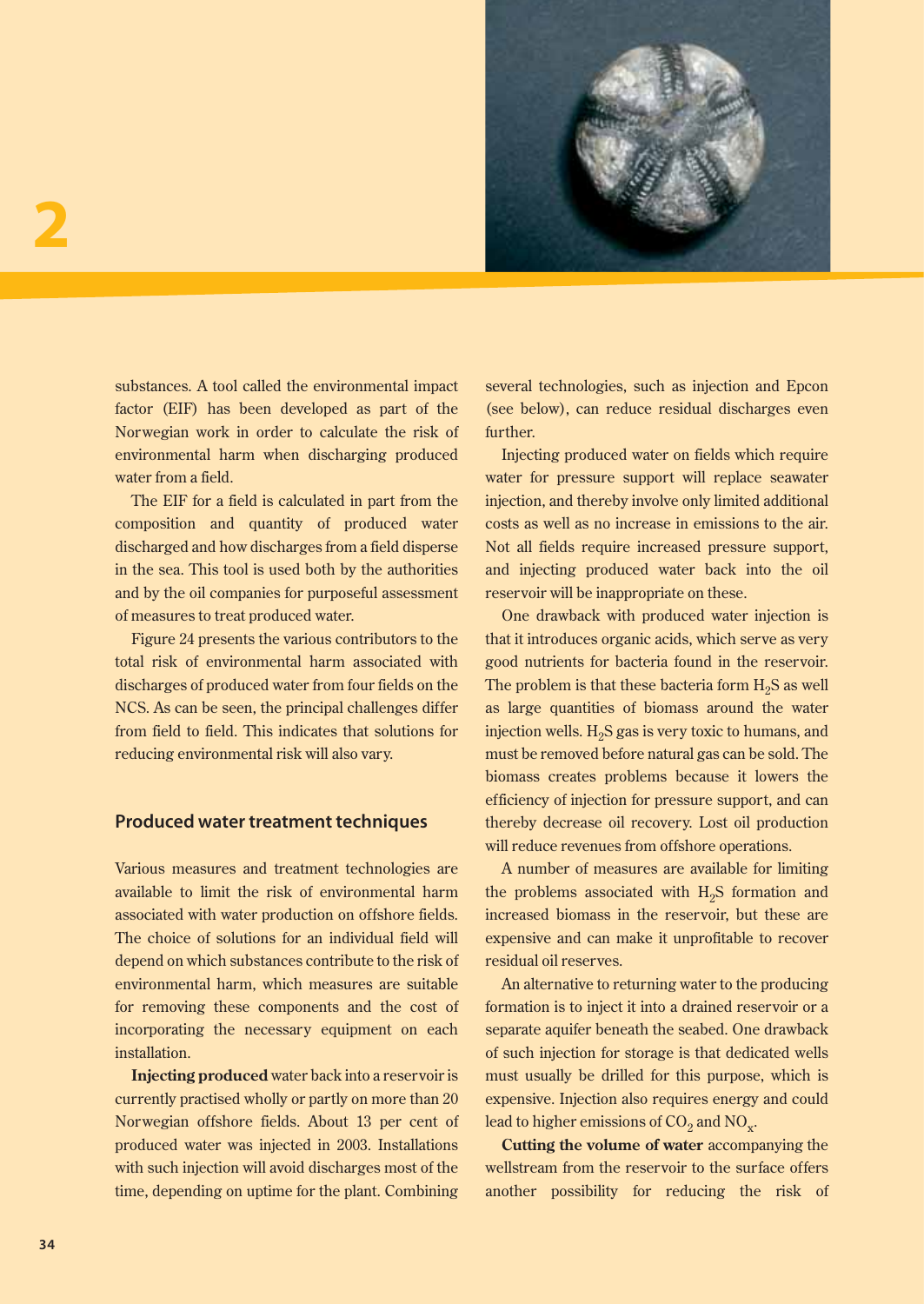

environmental harm. Various methods for shutting off aquifers are applied in many wells on the NCS, and this approach could be widely applied as new or improved technologies become available.

The world's first plant for separating water on the seabed and injecting it back into the reservoir has been installed at the Troll C oil platform in the North Sea. Able to handle about 10 per cent of water produced from the field, this facility cost some NOK 550 million and has functioned well. Downhole separation has been tested on land, but is not yet in use on the NCS.

**Chemical substitution** involves replacing environmentally-hazardous chemicals with more environment-friendly substitutes. This work has been under way for a number of years to reach the government's target of phasing out the use of environmentally-hazardous chemicals by the end of 2005.

The challenge is to develop environment-friendly substitutes which function as well as the existing products. Plans drawn up by the operator companies indicate that it will by and large be possible to reach the goal of phasing out environmentally-hazardous additives discharged to the sea.

One remaining challenge is reducing discharges of the thread compounds used in drilling operations. Small quantities of copper and lead are added to these products, and these currently appears difficult to eliminate except at the expense of technical and safety considerations.

**Treatment technologies for produced water** can be an alternative or a supplement to the abovementioned measures for treating produced water, and are described in more detail below.

### **Treatment technologies for produced water**

Today's official requirement is that produced water discharged to the sea must contain no more than 40 milligrams per litre (mg/l) of dispersed oil.

The cost of installing one type of treatment technology will vary from installation to installation, with the volume of water involved influencing the size of the plant and thereby its price. Furthermore, some installations have spare space for new modules while others may require modifications and structural reinforcement before a treatment facility can be accommodated. A solution which functions well on one field will not necessarily do so on another.

A number of new treatment technologies have been developed and are currently being tested for use on the NCS. However, no single solution is well suited for reducing discharges of both dispersed oil and dissolved components on all types of oil and gas field.

Some relevant treatment technologies are assessed briefly below.

### **Traditional treatment technology**

Traditional treatment primarily reduces the content of dispersed oil, and removes little of the dissolved components in produced water.

**Hydrocyclones** have so far been the most common treatment solution for produced water, and are used to meet official requirements for maximum discharges of dispersed oil.

These devices separate oil and water with the aid of centrifugal force. The produced water is rotated and differences in density cause oil and water to collect in different parts of the system, thereby separating them.

This technology normally removes 75-95 per cent of the oil droplets in produced water. Hydrocyclone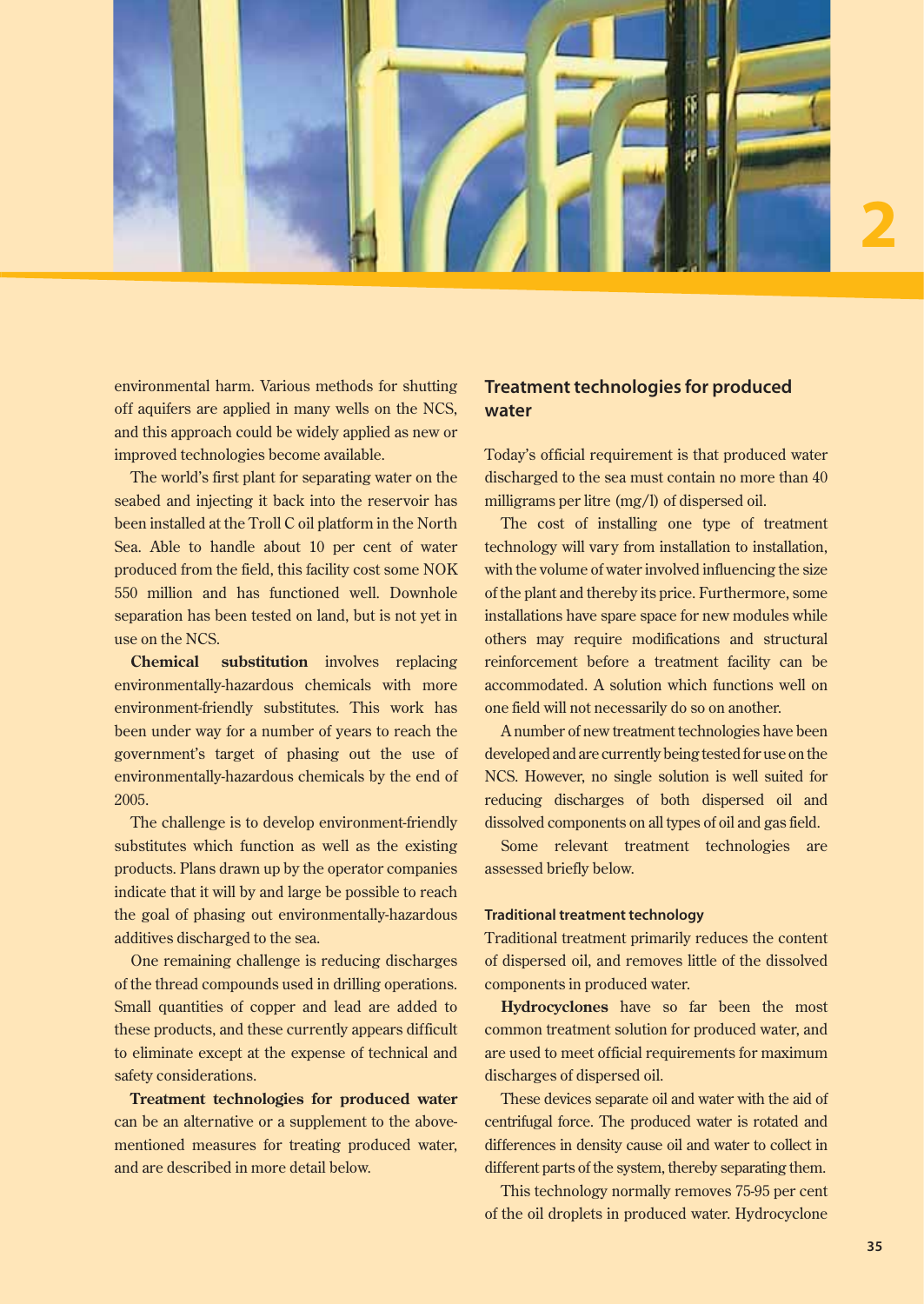

efficiency increases with the size of the oil droplets, but these are smaller on gas and condensate fields. For this reason, hydrocyclones are more efficient on oil fields than on gas/condensate ones.

### **New treatment technology**

When dispersed oil is removed, a number of the dissolved components accompany it. In line with the goal of eliminating the discharge of substances which pose a risk of environmental harm, considerable efforts have been made to develop and adopt new treatment solutions which remove dissolved components such as alkyl phenols and PAH compounds while also reducing the content of dispersed oil even further.

**Epcon** is a new Norwegian treatment technology which has attracted great attention recently from oil companies both in Norway and abroad. It will provide a better environmental and economic solution than traditional hydrocyclones on many fields, and requires little in terms of weight, space or maintenance.

The principle is that water flows into a large tank and rotates, so that the oil and gas becomes concentrated in the centre. Natural gas or gaseous nitrogen is added, and helps to raise the oil droplets to the surface while the water gets drained off from the bottom of the tank.

An Epcon plant with two tanks connected in series can reduce the oil content in produced water to almost 10 mg/l. In addition, it removes a good deal of the dissolved organic compounds which may be environmentally hazardous.

The technology has been tested in recent years on a number of installations, and is permanently installed on the Heidrun, Snorre and Brage fields and the Troll C platform.

**CTour** is a new treatment technology developed in Norway. It has a low weight, occupies little space and is well suited for fields producing a lot of water which also have access to condensate.

This ranks at present as one of the most promising treatment solutions. It has the potential to remove about 90 per cent of both dispersed oil and dissolved hydrocarbons (PAH and phenols). Tests show that it can also, in some cases, reduce the content of production chemicals.

The CTour process involves injecting condensate into the produced water before it enters the existing hydrocyclone facility. Condensate functions here as a solvent which shifts dissolved hydrocarbons from the water phase to the condensate phase (extraction). Small oil droplets coalesce into larger ones which can be removed in the hydrocyclones.

A number of the fields with a high water cut have no condensate of their own, however, particularly of the quantities and quality required by the CTour process. In such cases, it could be too expensive to transfer condensate from other fields and build a receiving plant on the installation to handle it.

CTour is at its most effective when the condensate consists primarily of light components, such as propane and butane. Adding a condensate with a high proportion of heavier components – benzene, toluene, ethyl benzene and xylene (BTEX) – could cause some of these components to remain in the water stream and be discharged to the sea.

It is possible to reduce BTEX discharges by installing a fractionation plant for the condensate, but this would require considerable space as well as significantly increasing the complexity and cost of the CTour process.

The technology has been tested on Statfjord, one of the largest fields on the NCS, and plans call for a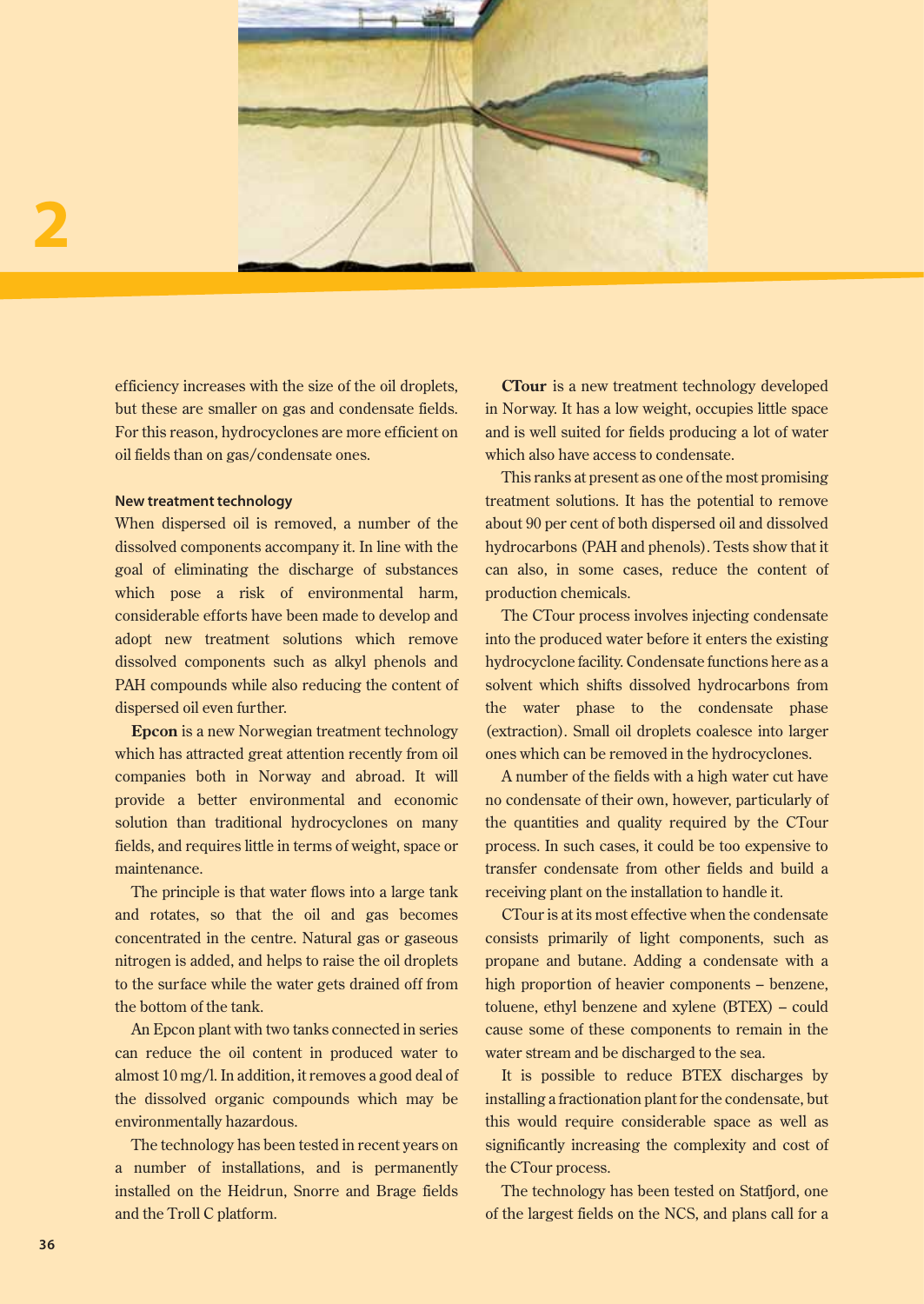

full-scale CTour plant to begin operating there in the spring of 2004. If this pilot facility proves successful, operator Statoil plans to install the technology on all three Statfjord platforms.

**Macro porous polymer extraction** (MPPE) has been developed in the Netherlands to remove dissolved organic components from water on gas/condensate fields with a relatively small water cut.

The principle is that produced water passes through a column packed with MPPE particles which remove the hydrocarbon components. Steam is then used to wash the hydrocarbons back into the process system. An MPPE installation must accordingly comprise one or more pairs of parallel columns.

MPPE is installed on three Dutch gas fields and has been undergoing long-term testing on the Åsgard field in the Norwegian Sea. Experience shows that this solution removes about 20-30 per cent of the dispersed oil and roughly 90 per cent of PAH and BTEX in produced water.

The technology operates best with low-volume streams, and is accordingly most suited for gas/condensate fields. It is also fairly energyintensive as well as generating waste.

**Cetco** is an American treatment technology which uses a filter to reduce the content of environmentallyhazardous substances (PAH, BTEX and alkyl phenols/phenols), dispersed oil and heavy metals in various types of problematic water.

This solution operates best with low-volume streams, and is accordingly most suitable for gas/condensate fields. The technology is available, and has been used with well workovers on Heidrun, the Sleipner fields, Gullfaks and Jotun. A test on the Sleipner fields demonstrated that it can reduce the content of dispersed oil to 10 mg/l.

The drawback with a Cetco plants includes the generation of waste which must be transported away for destruction.

**Coalescer technology** has been developed to improve the removal of oil droplets from produced water. The principle is to encourage small droplets to coalesce into larger ones so that the hydrocyclones can remove them even more efficiently.

### **Examples of coalescer technology include:**

*Performance-enhancing coalescer technology - fibre* (PECT-F) has been developed in the UK. It comprises a system of fibre materials which is placed in the hydrocyclone package's inlet chamber to help increase oil droplet size.

This technology has its greatest potential in those cases where a moderate increase in droplet size will yield a big improvement in hydrocyclone efficiency.

It has been tested on various types of field with good results. Hydrocyclone efficiency can be increased by up to 50 per cent with the aid of PECT-F.

The technology was installed on Draugen in the Norwegian Sea during 2001 on the basis of good test results. However, operating experience has proved less positive. Clogging can be a problem.

*Mare's Tail* is a new British treatment technology which resembles PECT-F. The principle is that one or two filters are placed ahead of the hydrocyclone to increase oil droplet size. One or two filter units in parallel allow possible replacements to be made much more quickly than with PECT-F's fibre material, which is inside the actual hydrocyclone column.

This technology has the potential to improve hydrocyclone efficiency by up to 50 per cent. It is best suited for gas/condensate fields.